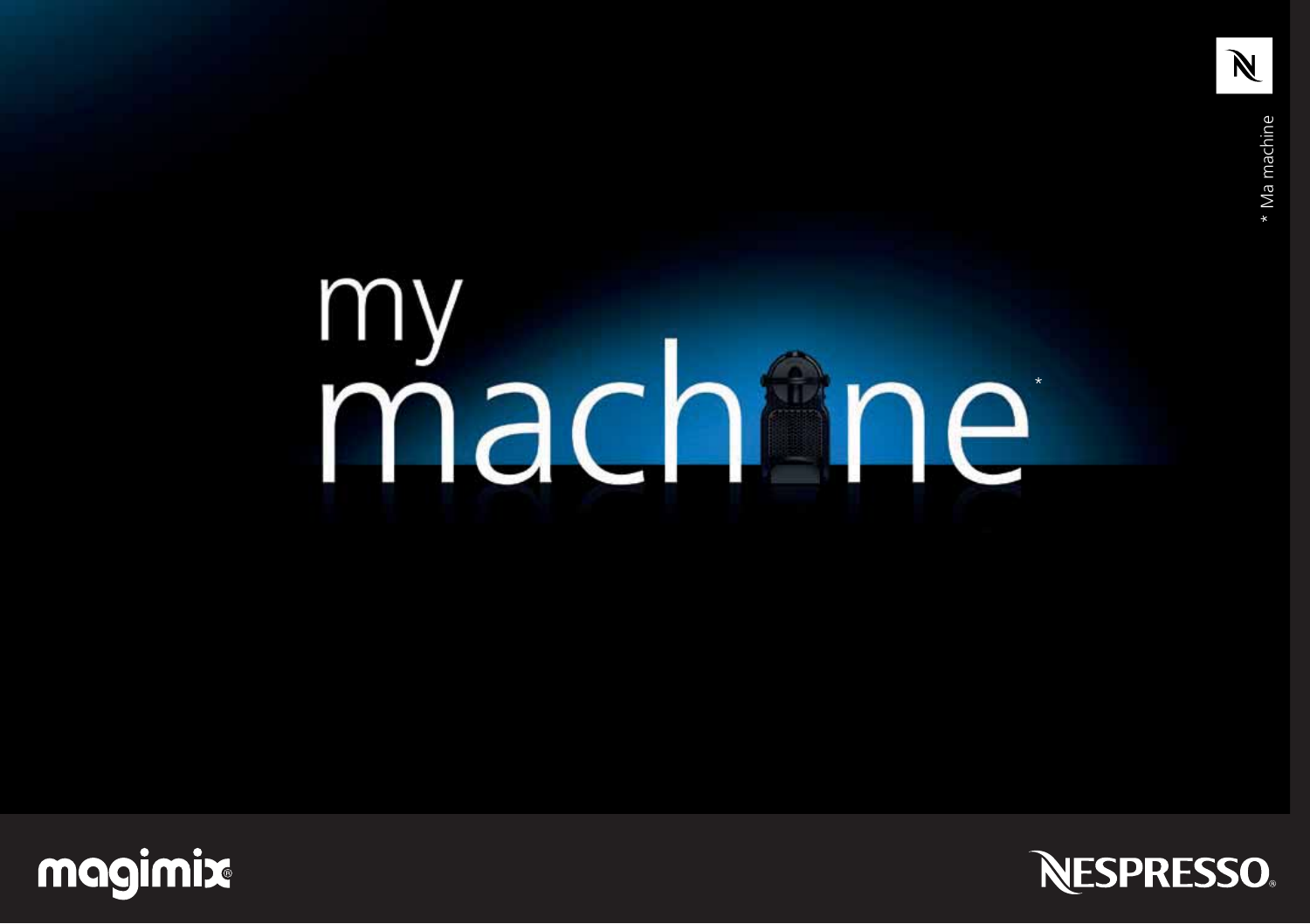

### **FR**

Nespresso, an exclusive system creating the perfect Espresso, time after time.

All machines are equipped with a unique extraction system that quarantees up to 19 Bar pressure. Each parameter has been calculated with great precision to ensure that all the aromas from each Grand Cru can be extracted, to give the coffee body and create an exceptionally thick and smooth crema.

Nespresso, un système exclusif pour reproduire à l'infini un Espresso parfait.

Toutes les machines Nespresso sont équipées d'un système d'extraction unique à très haute pression (jusqu'à 19 bar). Chaque paramètre est calculé avec précision pour révéler la totalité des arômes de chaque Grand Cru de café, lui donner du corps et générer une crème d'une densité et d'une onctuosité incomparables.

Magimix M105\_05.2013

# CONTENT/ CONTENU

These instructions are part of the appliance. Read all instructions and all safety instructions before operating the appliance. Lorsque vous voyez ce symbole, veuillez vous référer au chapitre «Consignes de sécurité» afin d'éviter tout risque de blessure ou de dommage.

|                                                                      | - 03 |
|----------------------------------------------------------------------|------|
|                                                                      | 08   |
|                                                                      | 08   |
|                                                                      | 09   |
| FIRST USE OR AFTER LONG PERIOD OF NON-USE/PREMIERE UTILISATION OU    |      |
|                                                                      |      |
|                                                                      |      |
| <b>PROGRAMMING THE WATER VOLUME/PROGRAMMATION DU VOLUME D'EAU 12</b> |      |
| <b>EMPTYING THE SYSTEM BEFORE A PERIOD OF NON-USE AND FOR FROST</b>  |      |
| <b>PROTECTION, OR BEFORE A REPAIR/VIDANGE DU SYSTEME AVANT</b>       |      |
| UNE PERIODE D'INUTILISATION, POUR LA PROTECTION CONTRE LE GEL        |      |
|                                                                      |      |
| <b>RESET TO FACTORY SETTINGS/</b>                                    |      |
|                                                                      |      |

| CONTACT THE NESPRESSO CLUB/CONTACTER LE CLUB NESPRESSO  19 |  |
|------------------------------------------------------------|--|
| DISPOSAL AND ENVIRONMENTAL PROTECTION/                     |  |
|                                                            |  |
| ECOLABORATION: ECOLABORATION.COM/                          |  |
|                                                            |  |
|                                                            |  |
|                                                            |  |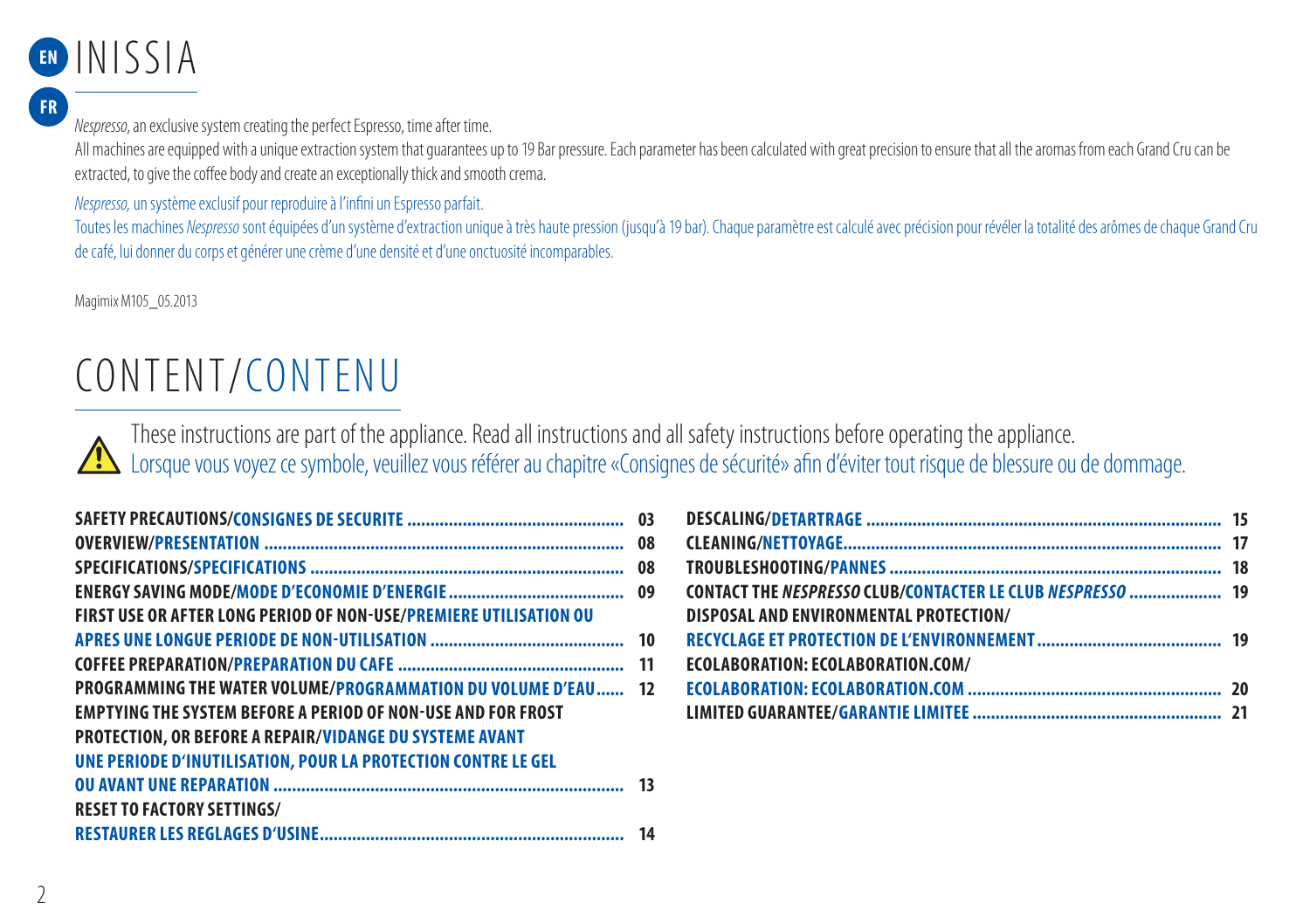# SAFETY PRECAUTIONS **EN**



 **CAUTION: the safety precautions are part of the appliance. Read them carefully before using your new appliance for the first time. Keep them in a place where you can find and refer to them later on.**

 **CAUTION: when you see this sign, please refer to the safety precautions to avoid possible harm and damage.**

### **INFORMATION: when you see this sign, please take note of the advice for the correct and safe usage of your appliance.**

- The appliance is intended to prepare beverages according to these **instructions**
- Do not use the appliance for other than its intended use.
- This appliance has been designed for

indoor and non-extreme temperature conditions use only.

- Protect the appliance from direct sunlight effect, prolonged water splash and humidity.
- This appliance is intended to be used in households and similar applications only such as: staff kitchen areas in shops, offices and other working environments, farm houses; by clients in hotels, motels and other residential environments; bed and breakfast type environments.
- This appliance may be used by children of at least 8 years of age, as long as they are supervised and have been given instructions about using the appliance safely and are fully aware of the dangers involved. Cleaning and user maintenance shall not be made by children unless they are older than 8 and they are supervised by an adult.
- Keep the appliance and its cord out of reach of children under 8 years of age.
- This appliance may be used by persons with reduced physical,

sensory or mental capabilities, or whose experience or knowledge is not sufficient, provided they are supervised or have received instruction to use the appliance safely and understand the dangers.

- Children shall not use the device as a toy.
- The manufacturer accepts no responsibility and the guarantee will not apply for any commercial use, inappropriate handling or use of the appliance, any damage resulting from use for other purposes, faulty operation, non-professionals' repair or failure to comply with the instructions.

### **Avoid risk of fatal electric shock and fire**

- In case of an emergency: immediately remove the plug from the power socket.
- Only plug the appliance into suitable, easily accessible, earthed mains connections. Make sure that the voltage of the power source is the same as that specified on the

rating plate. The use of an incorrect connection voids the guarantee.

### **The appliance must only be connected after installation**

- Do not pull the cord over sharp edges, clamp it or allow it to hang down.
- Keep the cord away from heat and damp.
- If the supply cord is damaged, it must be replaced by the manufacturer, its service agent or similarly qualified persons, in order to avoid all risks.
- If the cord is damaged, do not operate the appliance.
- Return the appliance to the Nespresso Club or to a Nespresso authorized representative.
- If an extension cord is required, use only an earthed cord with a conductor cross-section of at least 1.5 mm<sup>2</sup> or matching input power.
- To avoid hazardous damage, never place the appliance on or beside hot surfaces such as radiators, stoves, ovens, gas burners, open flame, or similar.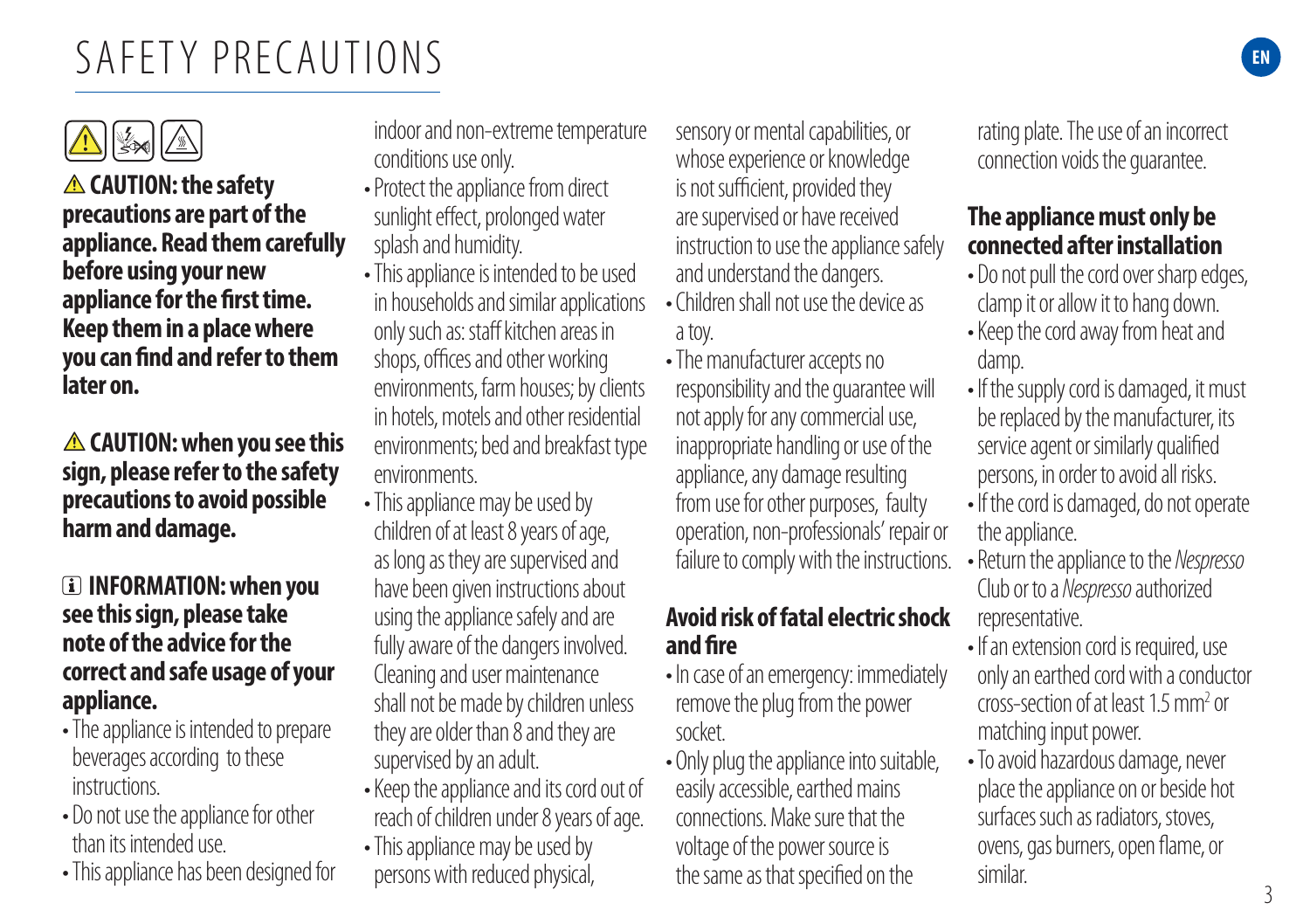- Always place it on a horizontal, stable and even surface. The surface must be resistant to heat and fluids, like water, coffee, descaler or similar.
- Disconnect the appliance from the mains when not in use for a long period. Disconnect by pulling out the plug and not by pulling the cord itself or the cord may become damaged.
- Before cleaning and servicing, remove the plug from the mains socket and let the appliance cool down.
- Never touch the cord with wet hands
- Never immerse the appliance or part of it in water or other liquid.
- Never put the appliance or part of it in a dishwasher.
- Electricity and water together is dangerous and can lead to fatal electrical shocks.
- Do not open the appliance. Hazardous voltage inside!
- Do not put anything into any openings. Doing so may cause fire or electrical shock!

### **Avoid possible harm when operating the appliance**

- Never leave the appliance unattended during operation.
- Do not use the appliance if it is damaged or not operating perfectly. Immediately remove the plug from the power socket. Contact the Nespresso Club or Nespresso authorized representative for examination, repair or adjustment.
- A damaged appliance can cause electrical shocks, burns and fire.
- Always completely close the lever and never lift it during operation. Scalding may occur.
- Do not put fingers under coffee outlet, risk of scalding.
- Do not put fingers into capsule compartment or the capsule shaft. Danger of injury!
- Water could flow around a capsule when not perforated by the blades and damage the appliance.
- Never use a damaged or deformed capsule. If a capsule is blocked in the capsule compartment, turn the

machine off and unplug it before any operation. Call the Nespresso Club or Nespresso authorized representative.

- Fill the water tank only with fresh and potable water.
- Empty water tank if the appliance will not be used for an extended time (holidays, etc.).
- Replace water in water tank when the appliance is not operated for a weekend or a similar period of time.
- Do not use the appliance without the drip tray and drip grid to avoid spilling any liquid on surrounding surfaces.
- Do not use any strong cleaning agent or solvent cleaner. Use a damp cloth and mild cleaning agent to clean the surface of the appliance.
- To clean machine, use only clean cleaning tools.
- When unpacking the machine, remove the plastic film and dispose.
- This appliance is designed for Nespresso coffee capsules available exclusively through the Nespresso Club or your Nespresso authorized representative.
- All Nespresso appliances pass stringent controls. Reliability tests under practical conditions are performed randomly on selected units. This can show traces of any previous use.
- Nespresso reserves the right to change instructions without prior notice.

### **Descaling**

• Nespresso descaling agent, when used correctly, helps ensure the proper functioning of your machine over its lifetime and that your coffee experience is as perfect as the first day. For the correct amount and procedure to follow, consult the user manual included in the Nespresso descaling kit.

**SAVE THESE INSTRUCTIONS Pass them on to any subsequent user. This instruction manual is also available as a PDF at nespresso.com**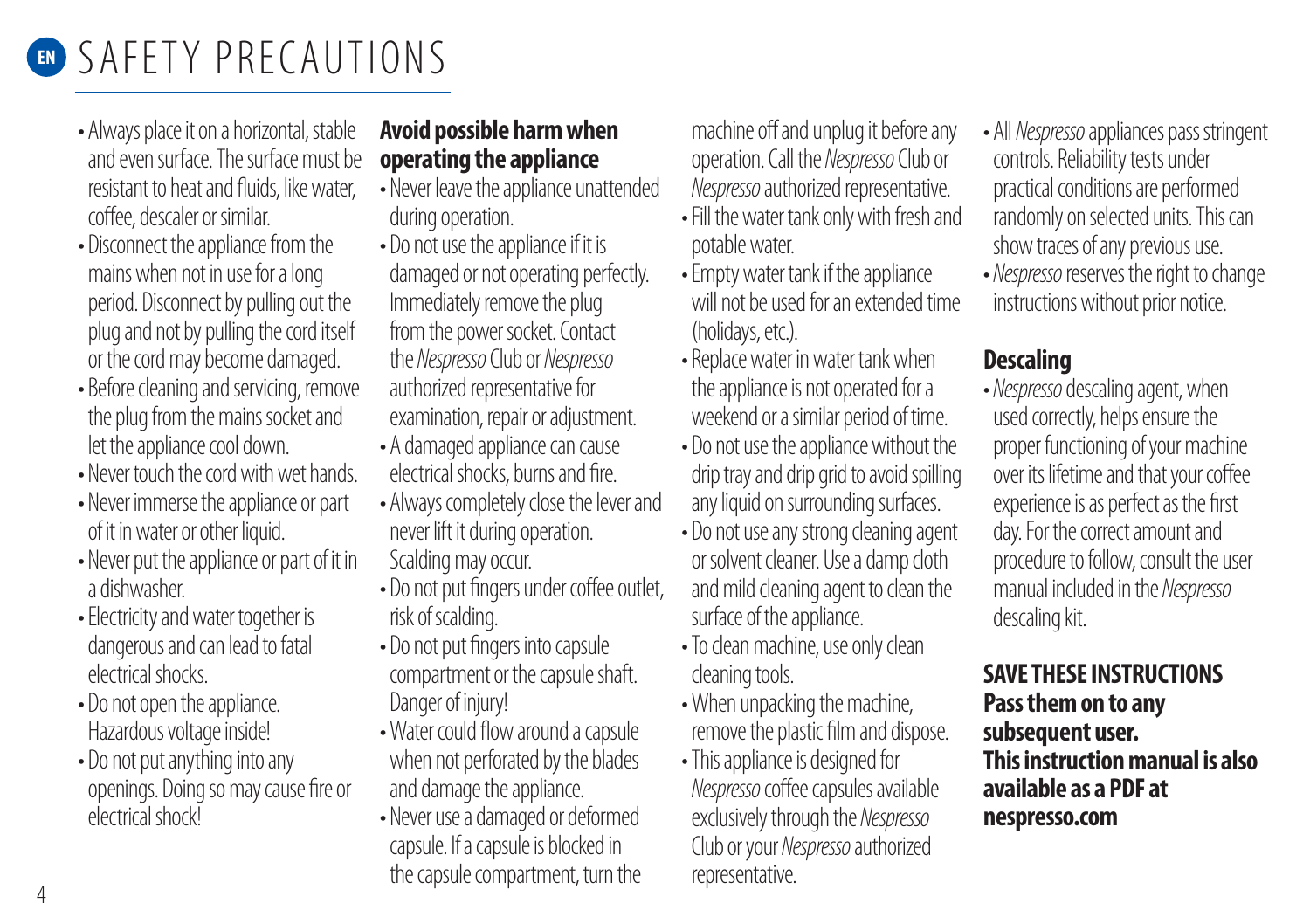# **CONSIGNES DE SECURITE FRAGGIER CONSIGNES FR**

 **AVERTISSEMENT: les consignes de sécurité font partie de l'appareil. Veuillez les lire attentivement avant d'utiliser votre nouvel appareil. Gardez-les dans un endroit où vous pourrez les retrouver et vous y référer ultérieurement.**

 **AVERTISSEMENT: lorsque ce symbole apparaît, veuillez consulter les mesures de sécurité pour éviter d'éventuels dangers et dommages.**

 **INFORMATION: lorsque ce symbole apparaît, veuillez prendre connaissance du conseil pour une utilisation sûre et conforme de votre appareil.**

- L'appareil est conçu pour préparer des boissons conformément à ces **instructions**
- N'utilisez pas l'appareil pour d'autres usages que ceux prévus.
- Cet appareil a été concuseulement pour un usage intérieur, pour un usage dans des conditions de températures non extrêmes.
- Protégez votre appareil des effets directs des rayons du soleil, des éclaboussures d'eau et de l'humidité.
- Cet appareil est prévu seulement pour une utilisation domestique et des utilisations similaires comme: les espaces cuisine dans les magasins, les bureaux ou autres environnements de travail, les fermes; une utilisation par les clients dans les hôtels, les chambres d'hôtes et autres environnements résidentiels ou du type bed&breakfast.
- Cet appareil peut être utilisé par des enfants âgés d'au moins 8 ans,

à condition qu'ils bénéficient d'une surveillance ou qu'ils aient reçu des instructions quant à l'utilisation de l'appareil en toute sécurité et qu'ils comprennent bien les dangers encourus. Le nettoyage et l'entretien par l'utilisateur ne doivent pas être effectués par des enfants, à moins qu'ils ne soient âgés de plus de 8 ans et qu'ils soient sous la surveillance d'un adulte.

- Conservez l'appareil et son câble hors de portée des enfants âgés de moins de 8 ans.
- Cet appareil peut être utilisé par des personnes dont les capacités physiques, sensorielles ou mentales sont réduites ou dont l'expérience ou les connaissances ne sont pas suffisantes, à condition qu'ils bénéficient d'une surveillance ou qu'ils aient reçu des instructions quant à l'utilisation de l'appareil en toute sécurité et en comprennent bien les dangers potentiels.
- Les enfants ne doivent pas utiliser l'appareil comme un jouet.
- Le fabricant décline toute responsabilité et la garantie ne s'appliquera pas en cas d'usage commercial, d'utilisations ou de manipulations inappropriées, de dommages résultant d'un usage incorrect, d'un fonctionnement erroné, d'une réparation par un non professionnel ou du non respect des instructions.

### **Evitez les risques d'incendie et de choc électrique fatal.**

- En cas d'urgence: débranchez immédiatement l'appareil de la prise électrique.
- Branchez l'appareil uniquement à des prises adaptées, facilement accessibles et reliées à la terre. Assurez-vous que la tension de la source d'énergie soit la même que celle indiquée sur la plaque signalétique. L'utilisation d'un branchement inadapté annule la garantie.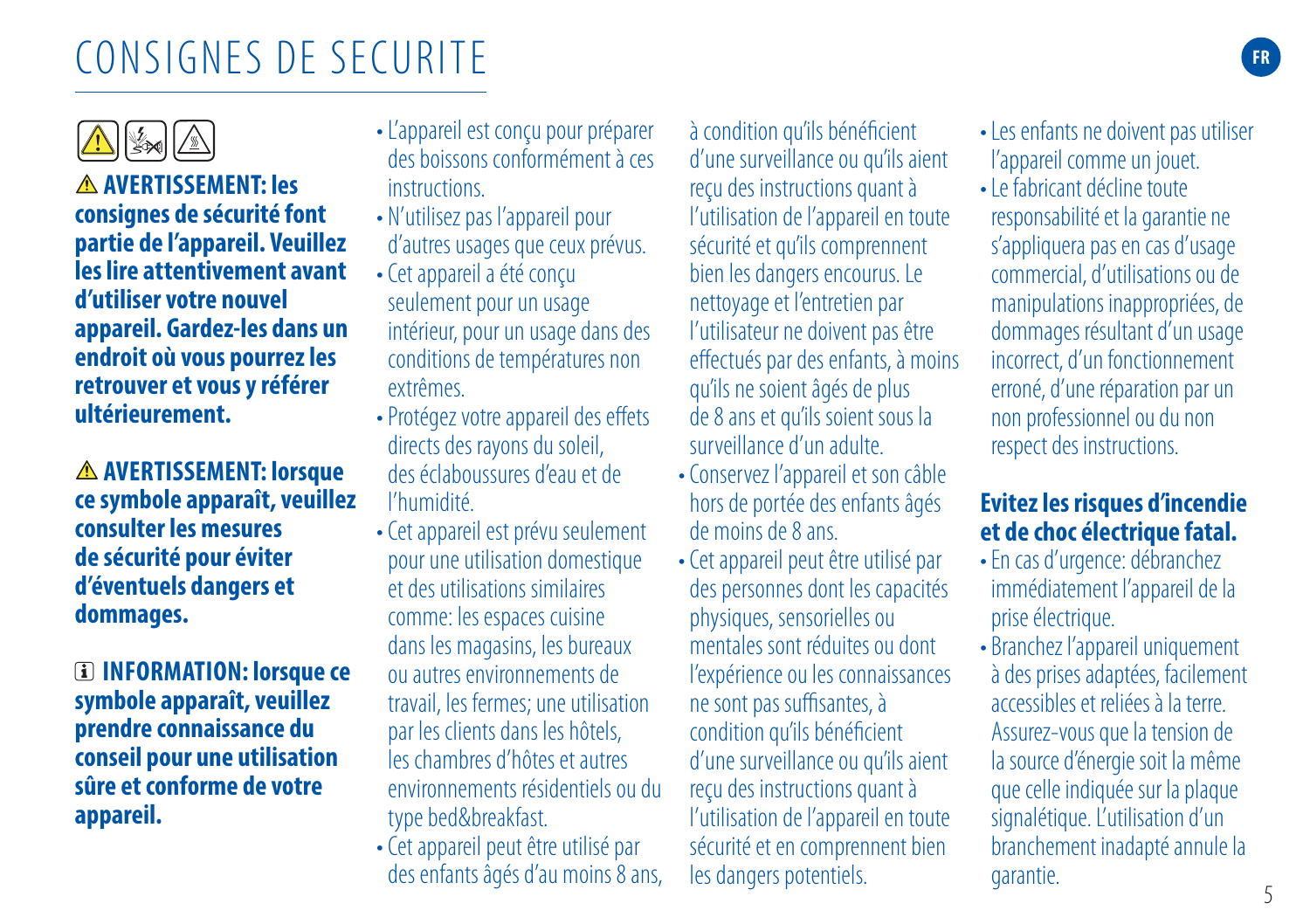### **L'appareil doit être connecté uniquement après l'installation.**

- Ne tirez pas le cordon d'alimentation sur des bords tranchants, attachez-le ou laissezle pendre.
- Gardez le cordon d'alimentation loin de la chaleur et de l'humidité.
- Si le cordon d'alimentation est endommagé, il doit être remplacé par le fabricant, son agent après-vente ou des personnes de même qualification, afin d'éviter tous risques.
- Si le cordon d'alimentation est endommagé, ne faites pas fonctionner l'appareil, afin d'éviter un danger.
- Retournez votre appareil au Club Nespresso ou à un revendeur Nespresso agréé.
- Si une rallonge électrique s'avère nécessaire, n'utilisez qu'un câble relié à la terre, dont le conducteur a une section d'au moins  $1.5 \text{ mm}^2$ . .
- Afin d'éviter de dangereux dommages, ne placez jamais

l'appareil sur ou à côté de surfaces chaudes telles que les radiateurs, les cuisinières, les fours, les brûleurs à gaz, les feux nus, ou des sources de chaleur similaires.

- Placez-le toujours sur une surface horizontale, stable et régulière. La surface doit être résistante à la chaleur et aux fluides comme: l'eau, café, le détartrant ou autres.
- Débranchez l'appareil de la prise électrique lorsqu'il n'est pas utilisé pendant une période prolongée.
- Débranchez en tirant par la fiche et non par le cordon d'alimentation ou il pourrait être endommagé.
- Avant le nettoyage et l'entretien de votre appareil, débranchez-le de la prise électrique et laissez-le refroidir.
- Ne touchez jamais le fil électrique avec des mains mouillées.
- Ne plongez jamais l'appareil, en entier ou en partie, dans l'eau ou dans d'autres liquides.
- Ne mettez jamais l'appareil ou une partie de celui-ci dans un lavevaisselle.
- l'électricité et l'eau ensemble sont dangereux et peuvent conduire à des chocs électriques mortels.
- N'ouvrez pas l'appareil. Voltage dangereux à l'intérieur.
- Ne mettez rien dans les ouvertures Cela pourrait provoquer un incendie ou un choc électrique!

### **Évitez les dommages possibles lors de l'utilisation de l'appareil.**

- Ne laissez jamais l'appareil sans surveillance pendant son fonctionnement.
- N'utilisez pas l'appareil s'il est endommagé ou ne fonctionne pas parfaitement. Débranchezle immédiatement de la prise électrique. Contactez le Club Nespresso ou un revendeur Nespresso agréé, pour la réparation ou le réglage de votre appareil.
- Un appareil endommagé peut provoquer des chocs électriques, brûlures et incendies.
- Refermez toujours bien

complètement le levier et ne le soulevez jamais pendant le fonctionnement, des brûlures peuvent se produire.

- Ne mettez pas vos doigts sous la sortie café, il y a un risque de brûlure.
- Ne mettez pas vos doigts dans le compartiment à capsules ou dans le bac de récupération des capsules. Il existe un risque de blessure.
- L'eau peut s'écouler autour d'une capsule, quand celle-ci n'a pas été perforée par les lames, et endommager l'appareil.
- N'utilisez jamais une capsule endommagée ou déformée. Si une capsule est bloquée dans le compartiment à capsules, éteignez l'appareil et débranchez-le avant toute opération. Appelez le Club Nespresso ou un revendeur Nespresso agréé.
- Remplissez toujours le réservoir avec de l'eau fraiche, potable et froide.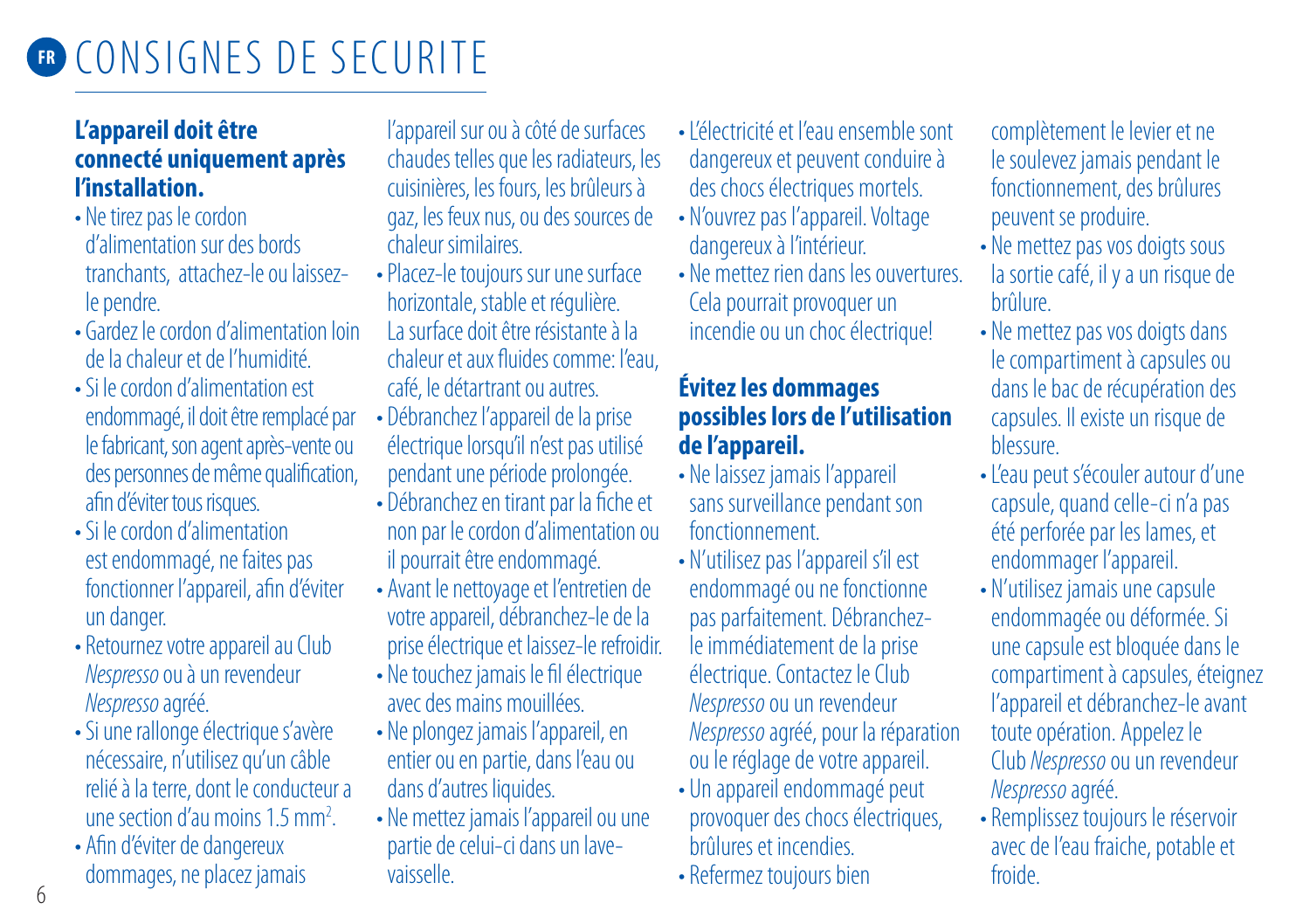# **FR**  $F_{\text{F}}$  **FR**  $F_{\text{F}}$  **FR**  $F_{\text{F}}$  **FR**  $F_{\text{F}}$  **FR**  $F_{\text{F}}$  **FR**  $F_{\text{F}}$

- Videz le réservoir d'eau si l'appareil n'est pas utilisé pendant une durée prolongée (vacances etc…).
- Remplacez l'eau du réservoir d'eau quand l'appareil n'est pas utilisé pendant un week-end ou une période de temps similaire.
- N'utilisez pas l'appareil sans le bac d'égouttage et sa grille afin d'éviter de renverser du liquide sur les surfaces environnantes.
- Ne nettoyez jamais votre appareil avec un produit d'entretien ou un solvant. Utilisez un chiffon humide et un détergent doux pournettoyer la surface de l'appareil.
- Pour nettoyer votre machine, utiliser un chiffon propre et doux.
- Lors du déballage de l'appareil, retirer le film plastique sur la grille d'égouttage.
- Cet appareil est conçu pour des capsules de café Nespresso disponibles exclusivement via le Club Nespresso ou votre revendeur Nespresso agréé.

• Tous les appareils Nespresso sont

soumis à des contrôles sévères. Des tests de fiabilité, dans des conditions réelles d'utilisation, sont **Transmettez-les aux**  effectués au hasard sur des unités sélectionnées. Certains appareils peuvent donc montrer des traces d'une utilisation antérieure.

• Nespresso se réserve le droit de modifier sans préavis la notice d'utilisation.

### **Détartrage**

• Lorsqu'il est utilisé correctement, le détartrant Nespresso, permet d'assurer le bon fonctionnement de votre appareil tout au long de sa vie et vous permet de maintenir une expérience café aussi parfaite qu'au premier jour. Pour le dosage exact et la procédure à suivre, consultez le manuel d'utilisation inclus dans le kit de détartrage Nespresso .

### **CONSERVEZ LES INSTRUCTIONS SUIVANTES utilisateurs ultérieurs. Ce manuel d'instruction est également disponible en version PDF sur nespresso.com**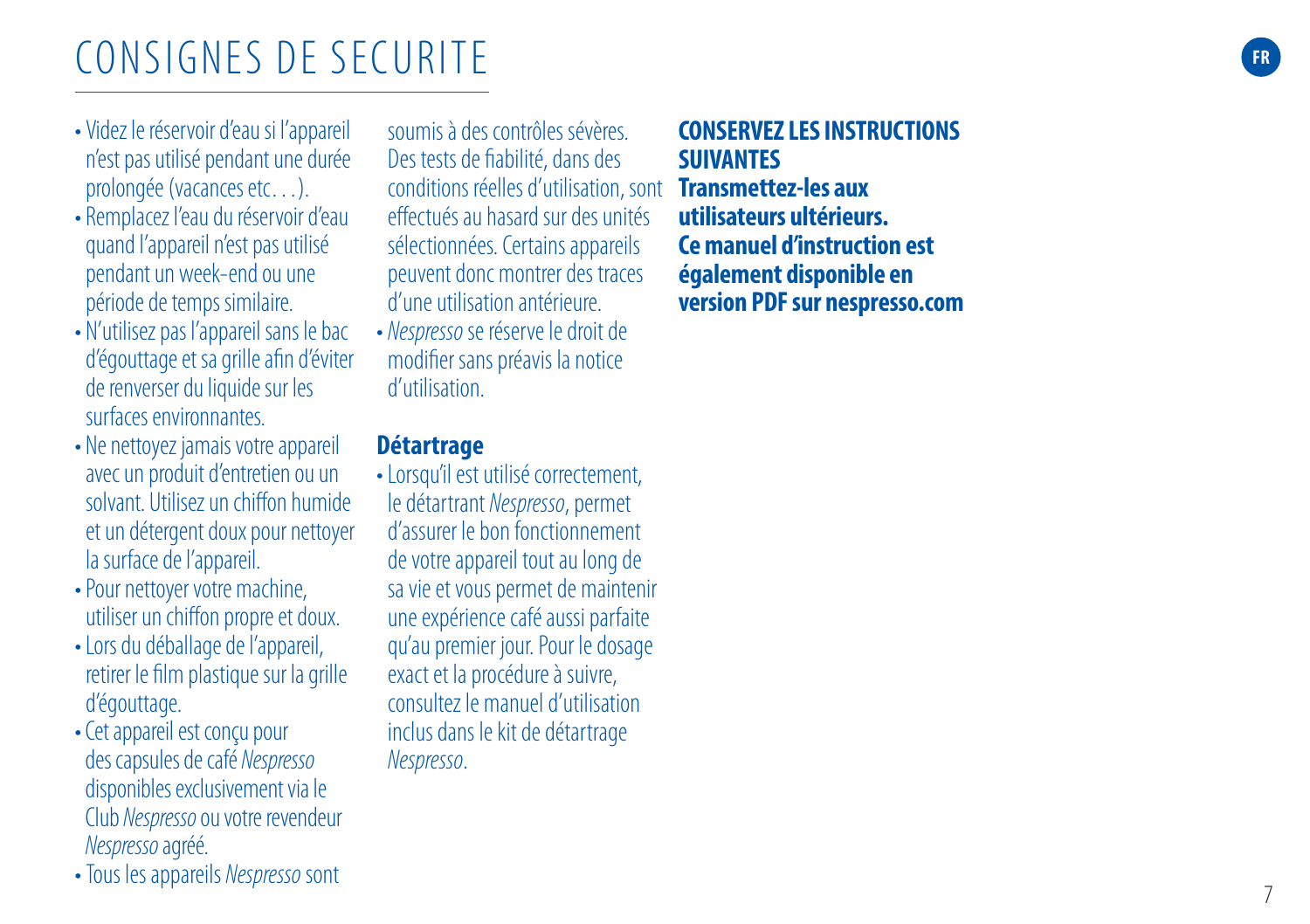

### SPECIFICATIONS/ SPECIFICATIONS



# PACKAGING CONTENT/ CONTENU DE L'EMBALLAGE



Coffee Machine



Machine à café **Assortiment de Grands Crus Nespresso** Pochette de Bienvenue Nespresso Manuel d'utilisation en la province de Sienvenue Alexande d'utilisation Nespresso Grand Cru capsule tasting gift **Accompany Accompany** \* Welcome to Nespresso» Folder **Manufornesso** Cuick Start Guide



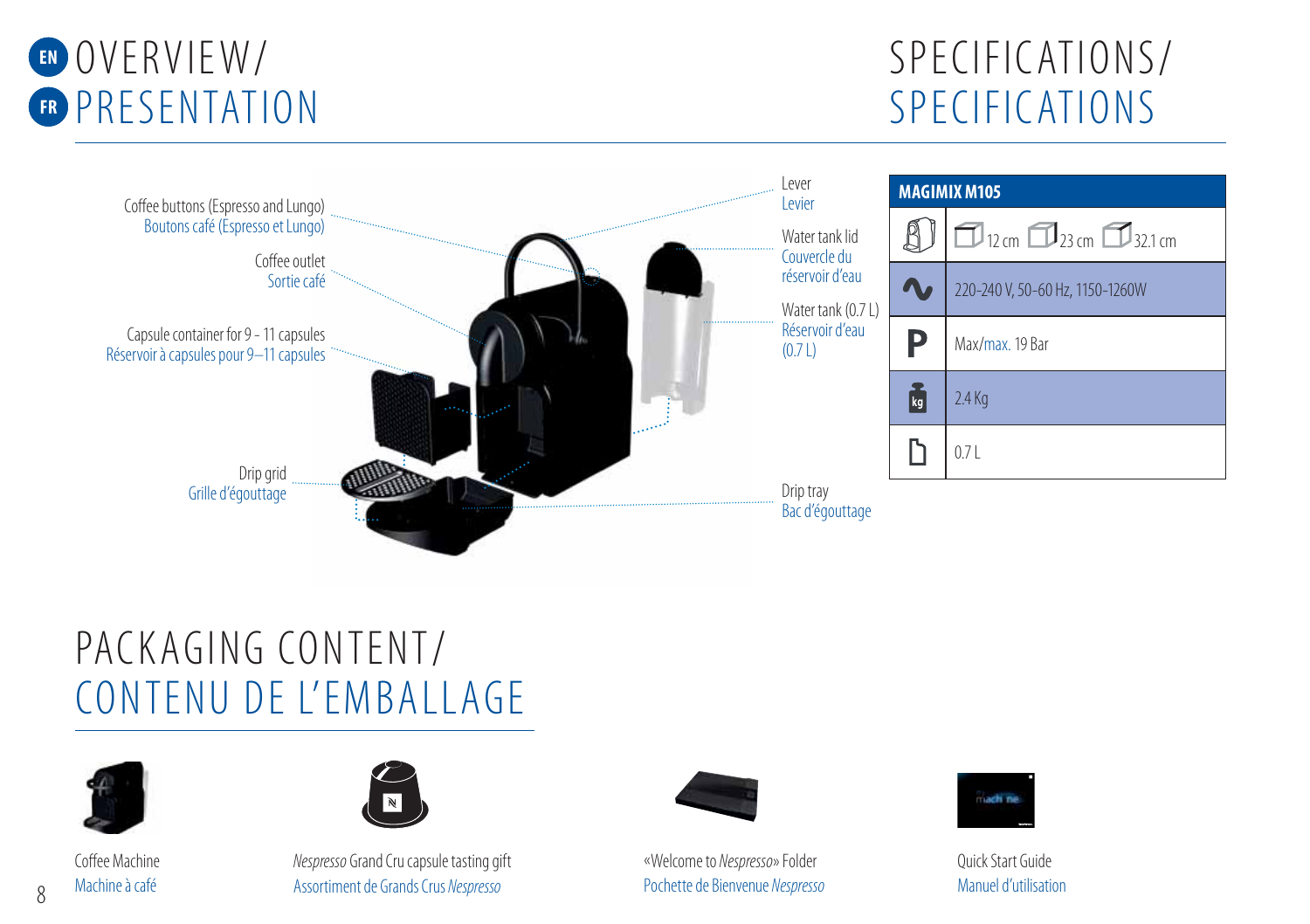# FNFRGY SAVING MODE/ MODE D'ECONOMIE D'ENERGIE

This machine is equipped with an energy saving feature. The machine will automatically enter power off mode after 9 minutes. Cette machine est équipée d'une fonction d'économie d'énergie. La machine se met automatiquement en mode économie d'énergie au bout de 9 minutes.



To turn the machine on either press the Espresso or Lungo button. Pour allumer la machine, appuyez sur le bouton Espresso ou Lungo



To turn the machine off before automatic Power Off mode, press both the Espresso and Lungo buttons simultaneously. Pour éteindre la machine avant mise en veille automatique, appuyez simultanément sur les boutons Espresso et Lungo.

### **To change this setting: Pour modifier ce réglage:**



1. With machine being turned off, press and hold the Espresso button for 3 seconds. 1. Avec la machine éteinte, appuyez et maintenez le bouton Espresso pendant 3 secondes.



2. The Espresso button will blink to indicate the current setting. 2. Le bouton Espresso clignote pour indiquer le réglage actuel.



3. To change this setting press the Espresso button: One time for power off mode after 9 minutes One more time for power off mode after 30 minutes. 3. Pour modifier ce réglage appuyez sur le bouton Espresso: Une pression pour le mode économie d'énergie après 9 min. Une pression de plus pour le mode après 30 min.



4. To exit the energy saving mode press the Lungo button for 3 seconds. 4. Pour quitter le mode d'économie d'énergie appuyez sur le bouton Lungo pendant 3 secondes.

9

**EN**

**FR**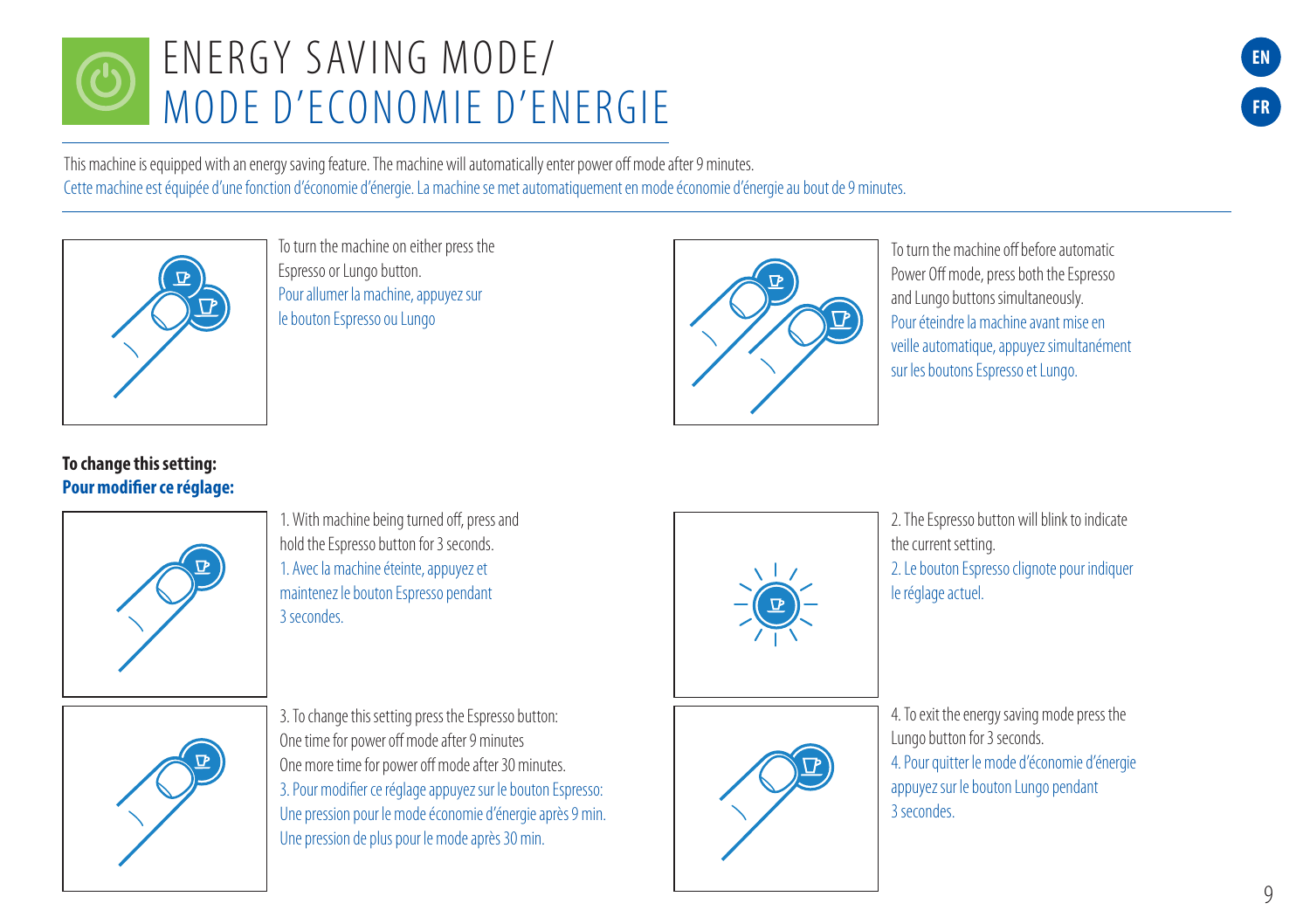### **EN FIRST USE OR AFTER A LONG PERIOD OF NON-USE/ FR** PREMIERE UTILISATION OU APRES UNE LONGUE PERIODE DE NON-UTILISATION

 **CAUTION: first read the safety precautions to avoid risks of fatal electrical shocks and fire. REMARQUE: veuillez lire les consignes de sécurité pour éviter les risques de décharges électriques mortelles et d'incendie.**



1. Rincez le réservoir d'eau 1. Rinse the water tank before filling with potable water

avant le remplissage avec de l'eau potable.



2. Place a container (min. 1 L) under coffee outlet. 2. Placez un récipient (min. 11) sous la sortie café.



3. Plug into mains. 3. Branchez la machine au secteur.



4. Press the Espresso or Lungo button to activate the machine. 4. Appuyez sur le bouton Espresso ou Lungo pour activer la machine.





Blinking Lights: heating up (25 sec.) Voyants clignotants: préchauffage (25 sec.)

Steady Lights: ready Voyants allumés en continu: prêt



5. Press the Lungo button to rinse the machine. Repeat 3 times. 5. Appuyez sur le bouton Lungo pour rincer la machine. Répétez 3 fois.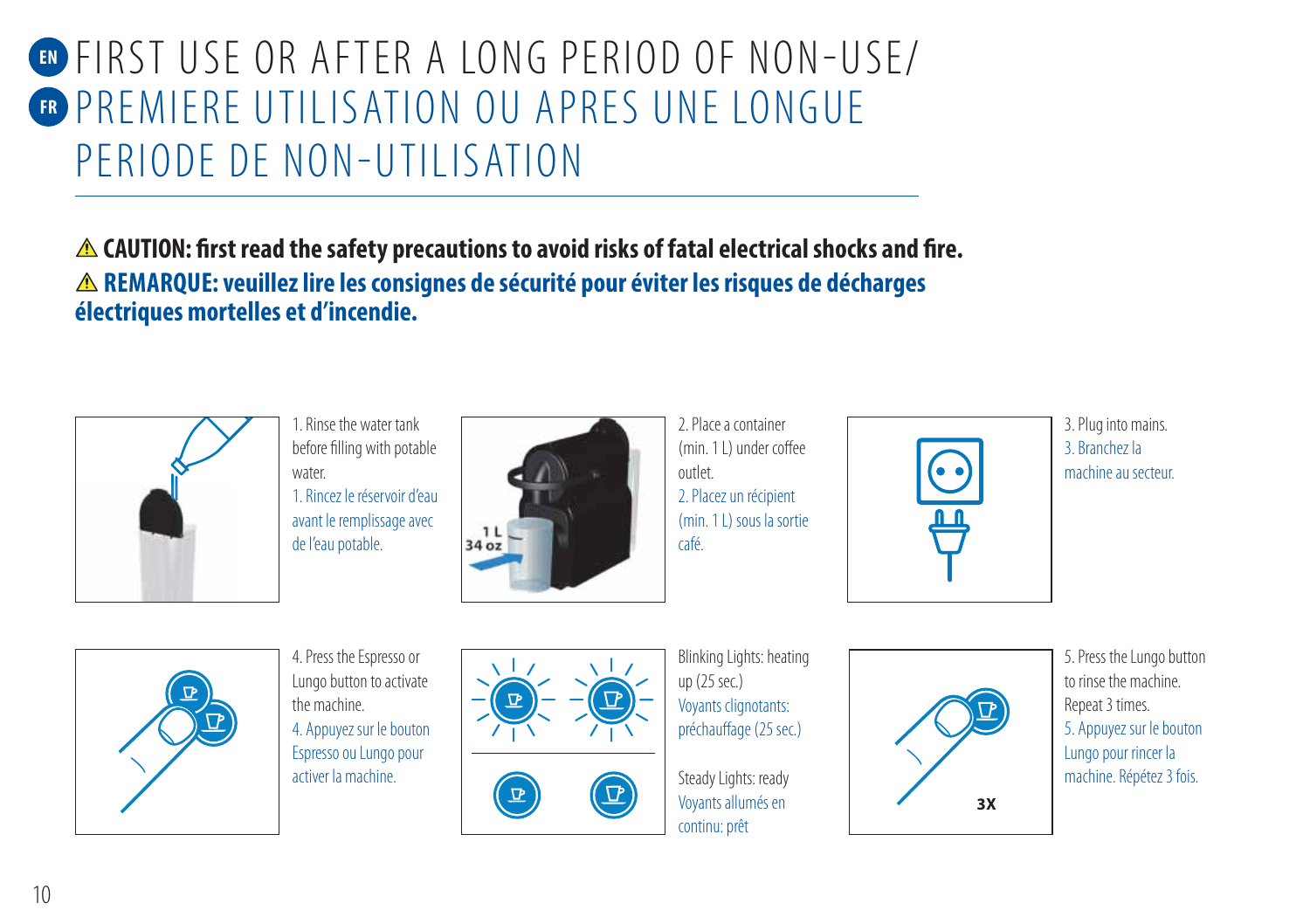# COFFEE PREPARATION/ PREPARATION DU CAFE





1. Rincez, puis remplissez le réservoir avec de l'eau potable. 1. Rinse then fill the water tank with potable water.



2. Press the Espresso or Lungo button to activate the machine. 2. Appuyez sur le bouton Espresso ou Lungo pour activer la machine.



Blinking Lights: heating up (25 sec.) Voyants clignotants: préchauffage (25 sec.)



Steady Lights: ready Voyants allumés en continu: prêt



3. Lift the lever completely and insert the capsule. 3. Soulevez le levier complètement et insérez la capsule.

4. Close the lever and place a cup under the coffee outlet. 4. Fermez le levier et placez une tasse sous la sortie café.



 **NOTE:** during heat up, you can press either coffee button while blinking. The coffee will then flow automatically when the machine is ready.

**ATTENTION:** ne levez jamais le levier pendant le fonctionnement et référez-vous aux consignes de sécurité pour éviter tout dommage.

 **REMARQUE:** lors du préchauffage, vous pouvez appuyer sur l'un des deux boutons de café clignotants. Le café s'écoule alors automatiquement lorsque la machine est prête.



5. Press the Espresso (40 ml) or the Lungo (110 ml) button to start. Preparation will stop automatically. To stop the coffee flow or top up your coffee, press again. 5. Appuyez sur le bouton Espresso (40 ml) ou le Lungo (110 ml) pour démarrer. La préparation s'arrête automatiquement. Pour arrêter l'écoulement du café ou l'allonger, appuyez à nouveau.



6. Remove the cup. Lift and close the lever to eject the capsule into the used capsule container. 6. Retirez la tasse. Soulevez et fermez le levier pour éjecter la capsule dans le bac à capsules usagées.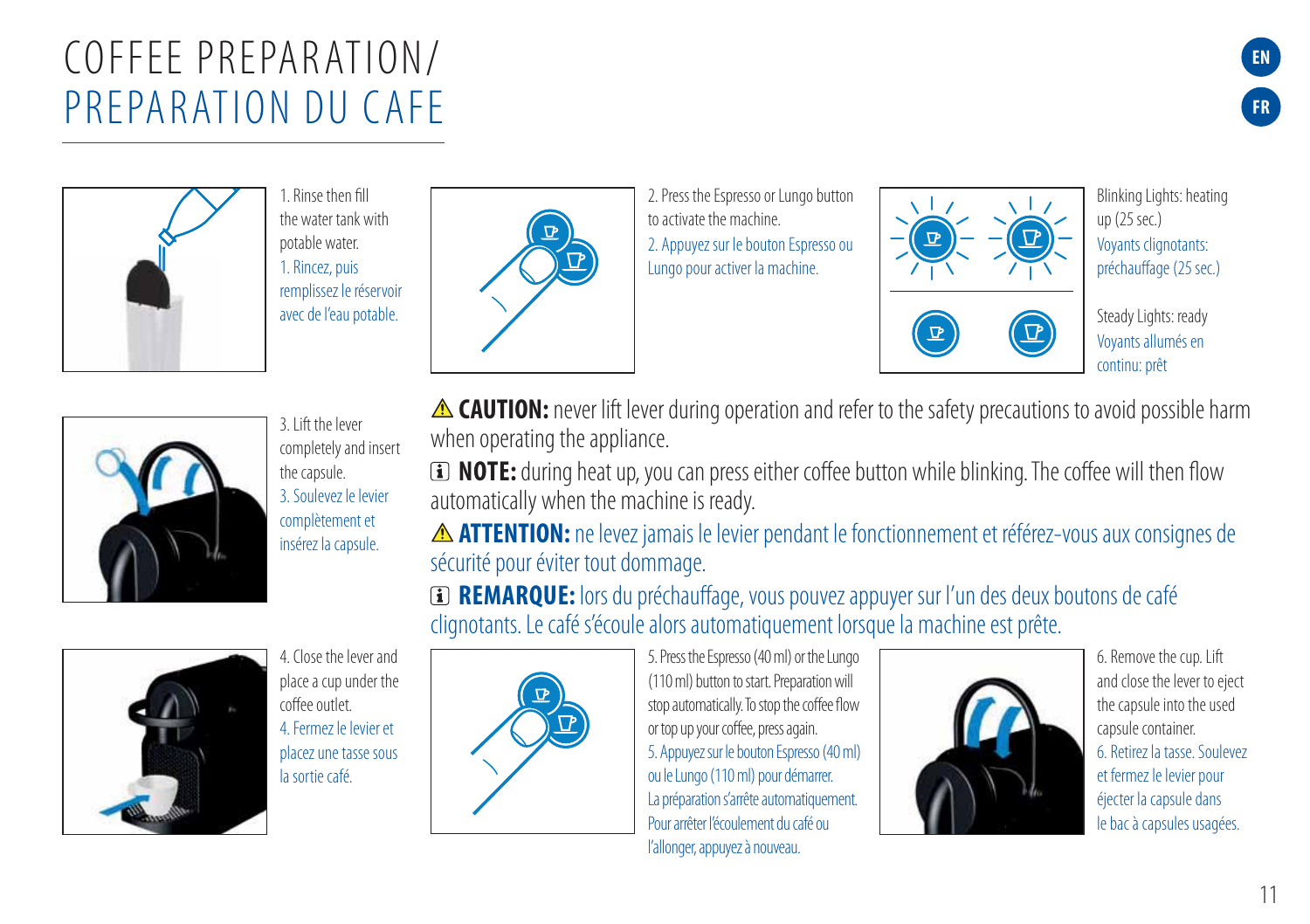# **EN** PROGRAMMING THE WATER VOLUME/ **ER PROGRAMMATION DU VOLUME D'EAU**



1. Turn the machine on and wait for it to be in ready mode (steady lights). 1. Mettez la machine sous tension et attendez qu'elle soit en mode prêt (Voyant allumé en continu).



2. Remplissez le réservoir d'eau avec de l'eau potable et insérez la capsule. 2. Fill the water tank with potable water and insert the capsule.



3. Place a cup under the coffee outlet. 3. Placez une tasse sous la sortie café.



4. Press and hold the Espresso or Lungo button. 4. Appuyez et maintenez enfoncé le bouton Espresso ou Lungo.

5. Release button once the desired volume is served. 5. Relâchez le bouton une fois que le volume désiré est atteint.



6 Water volume level is now stored. 6. Le niveau du volume d'eau est maintenant mémorisé.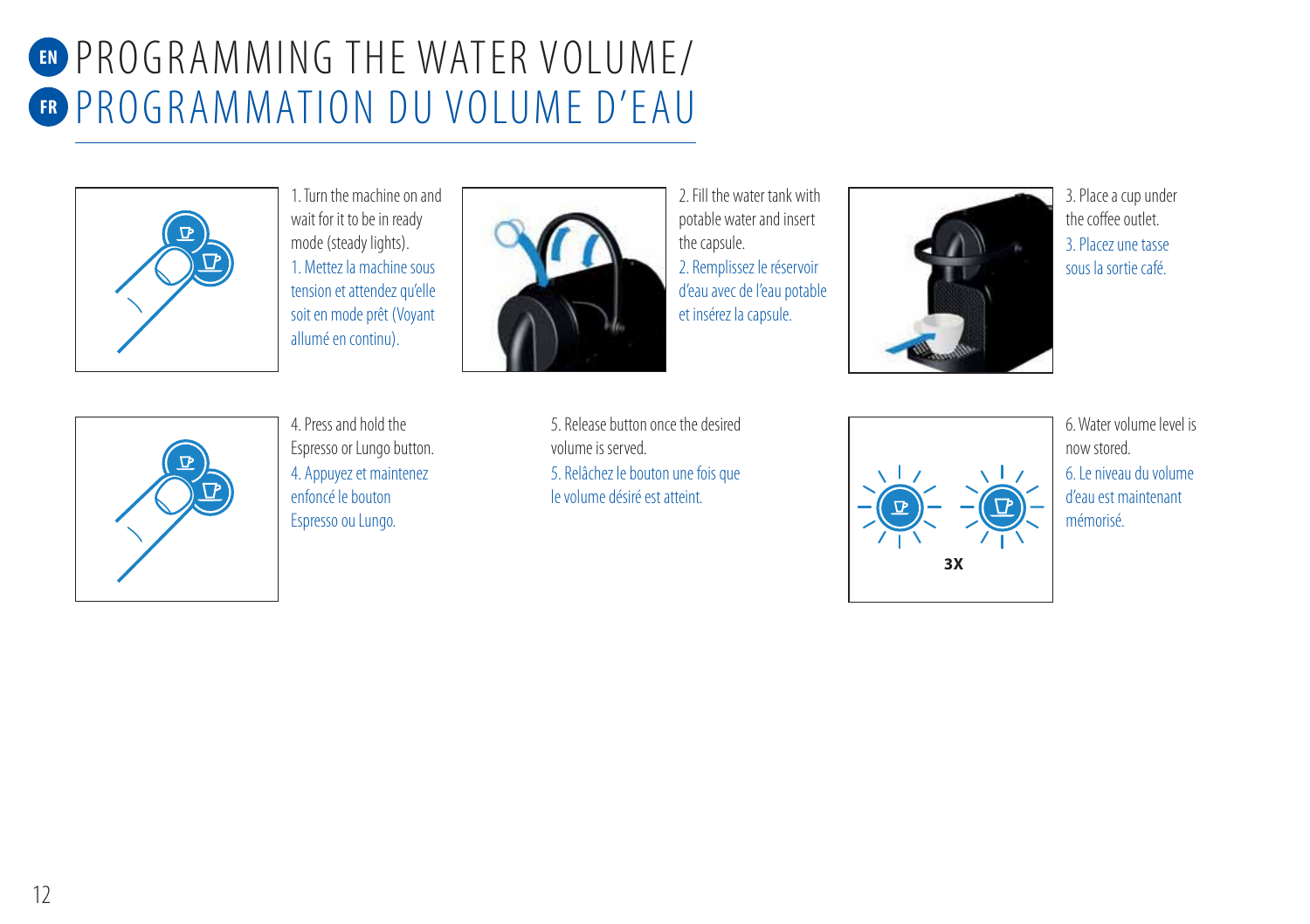# EMPTYING THE SYSTEM BEEORE A PERIOD OF NON-USE AND FOR FROST PROTECTION, OR BEFORE A REPAIR/ VIDANGE DU SYSTEME AVANT UNE PERIODE D'INUTILISATION, POUR LA PROTECTION CONTRE LE GEL OU AVANT UNE REPARATION



1. To enter the emptying mode, press both the Espresso and Lungo buttons to turn the machine off.

1. Pour entrer dans le mode de vidange, appuyez simultanément sur les boutons Espresso et Lungo pour éteindre la machine.



2. Remove the water tank and open the lever. 2. Retirez le réservoir d'eau et ouvrez le levier.



3. Press both the Espresso and Lungo buttons for 3 seconds.

**EN**

**FR**

3. Appuyez simultanément sur la touche Espresso et Lungo pendant 3 secondes.



Both I FDs blink alternatively. Les deux voyants clignotent alternativement.



4. Close the lever. 4. Fermez le levier. 5. Machine switches off automatically. 5. La machine s'arrête automatiquement.

6. Empty and clean the used capsule container and drip tray. 6. Videz et nettoyez le bac à capsules usagées et bac de récupération.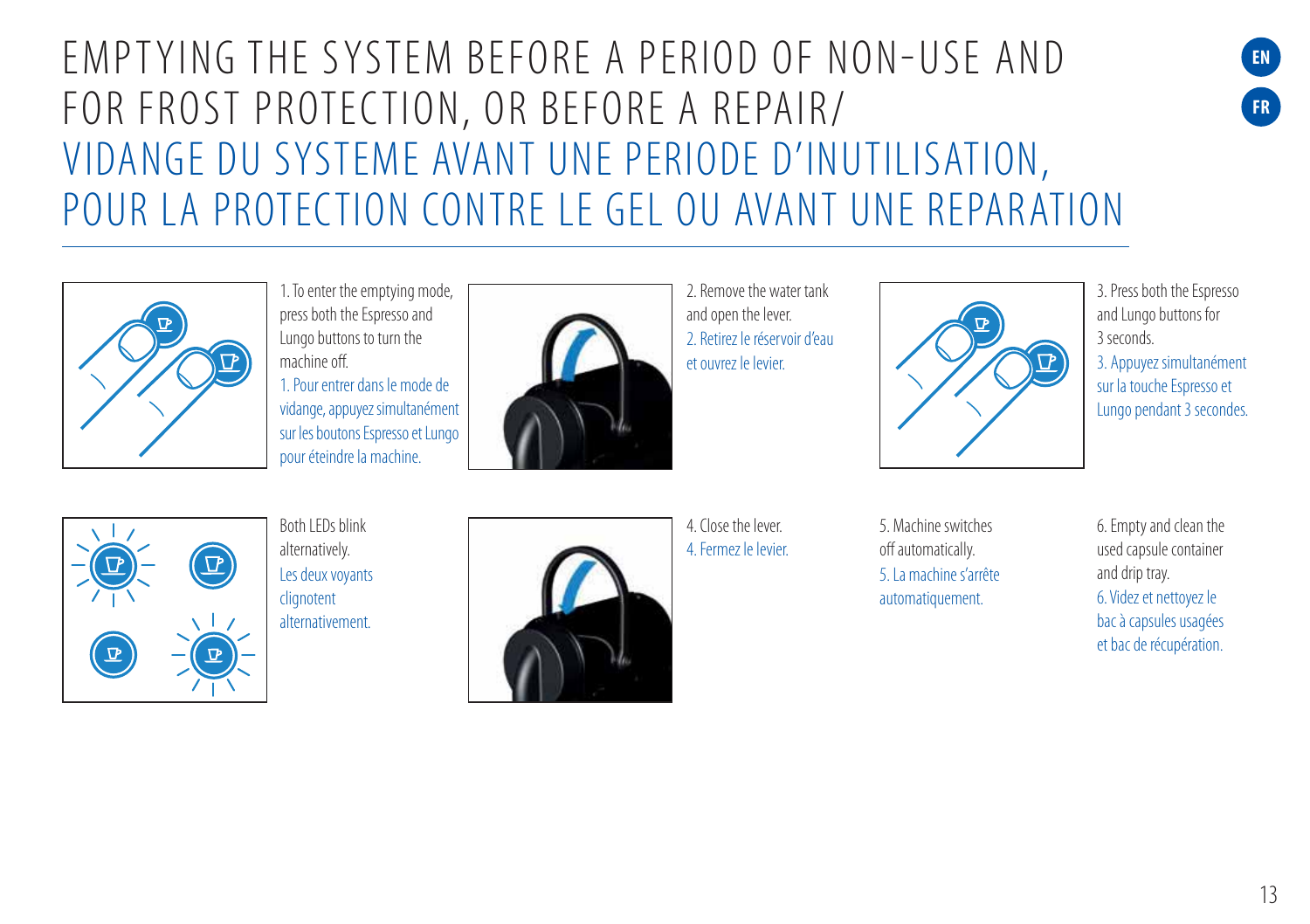# **EN** RESET TO FACTORY SETTINGS/ **FR** RESTAURER LES REGLAGES D'USINE



1. With machine being turned off, press and hold down the Lungo button for 5 seconds. 1. La machine en position éteinte, appuyez et maintenez enfoncé le bouton Lungo pendant 5 secondes.



2 LEDS will blink fast 3 times to confirm machine has been reset to factory settings. 2. Les voyants clignotent rapidement 3 fois pour confirmer la réinitialisation de la machine aux réglages d'usine.



3. LEDs will then continue to blink normally, as heating up, until ready. 3. Les voyants continueront à clignoter normalement, pendant le préchauffage, jusqu'à ce qu'elle soit prête.

Steady lights: machine ready Voyants allumés en continu: prêt

### **Factory settings**

Espresso Cup: 40 ml Lungo Cup: 110 ml Power Off mode: 9 min.

### **Les réglages d'usine:**

Tasse Espresso: 40 ml Tasse Lungo: 110 ml Mode veille: 9 min.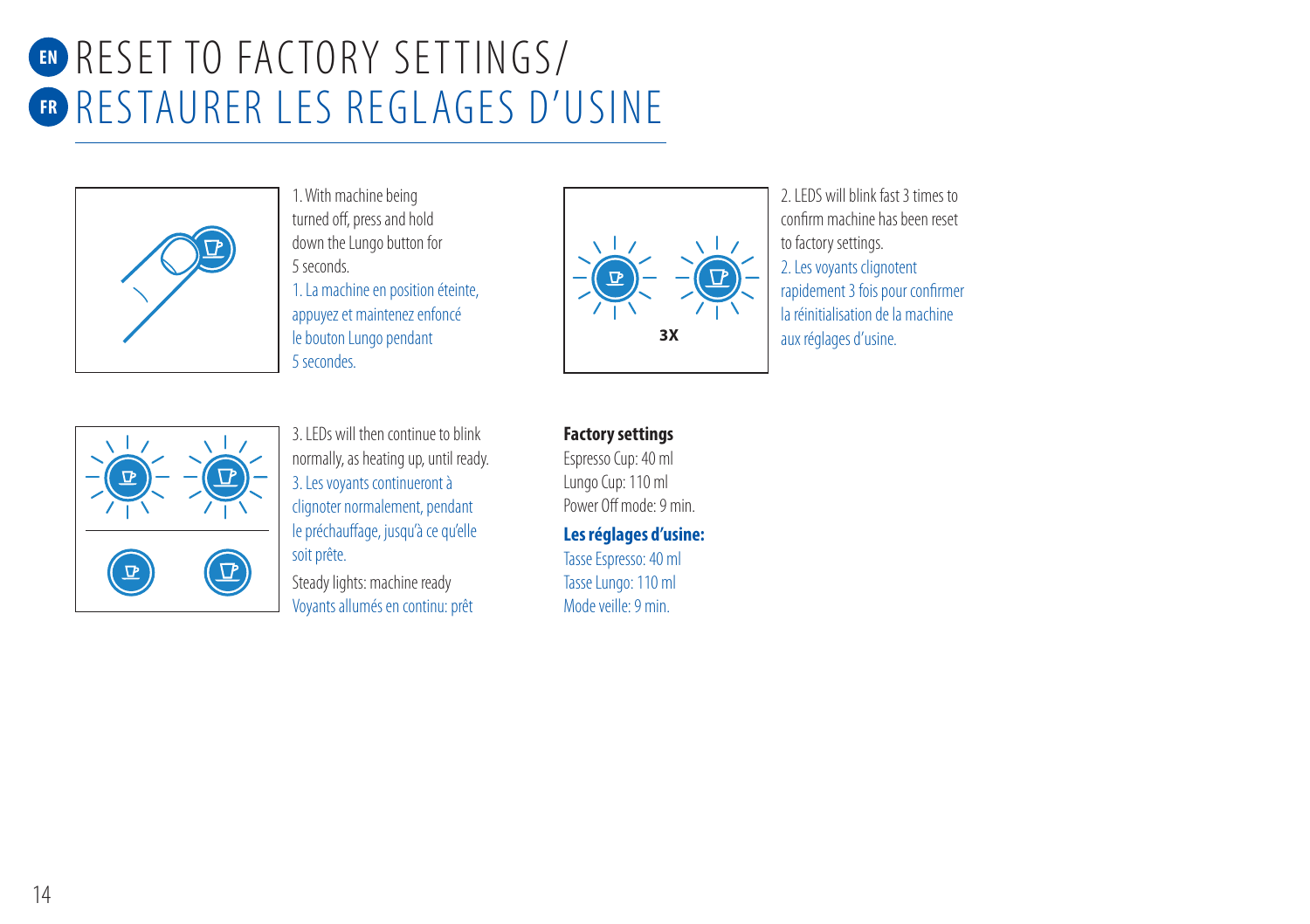# $DFS(A) ING/$ DETARTRAGE

### **NOTE: duration approximately 15 minutes.**

### **REMARQUE: la durée approximative est de 15 minutes.**



1. Remove the capsule and close the lever. 1. Retirez la capsule et fermez le levier.



2. Empty the drip tray and used capsule container. 2. Videz le bac de récupération et le bac à capsules usagées.



3. Fill the water tank with 0.5 L of potable water and add 1 Nespresso descaling liquid sachet. 3. Remplissez le réservoir d'eau avec 0.5 L d'eau potable et ajouter 1 sachet de liquide de détartrage Nespresso.

**EN**

**FR**



4. Place a container (min. volume 11) under the coffee outlet. 4. Placez un récipient (min.

1 litre de volume) sous la sortie café.



5. To enter the descaling mode, while the machine is turned on, press both the Espresso and Lungo buttons for 3 seconds.

5. Pour entrer dans le mode de détartrage, (machine allumée), appuyez simultanément sur les boutons Espresso et Lungo pendant 3 secondes.



Both I FDs blink Les deux voyants clignotent.



6. Press the Lungo button and wait until the water tank is empty.

6. Appuyez sur le bouton Lungo et attendez que le réservoir d'eau soit vide.



7. Refill the water tank with the used descaling solution collected in the container and repeat step 4 and 6.

7. Remplissez le réservoir d'eau avec la solution de détartrage usagée recueillie dans le récipient et répétez l'étape 4 et 6.



8. Empty and rinse the water tank. Fill with potable water 8. Videz et rincez le réservoir

d'eau. Remplissez avec de l'eau potable.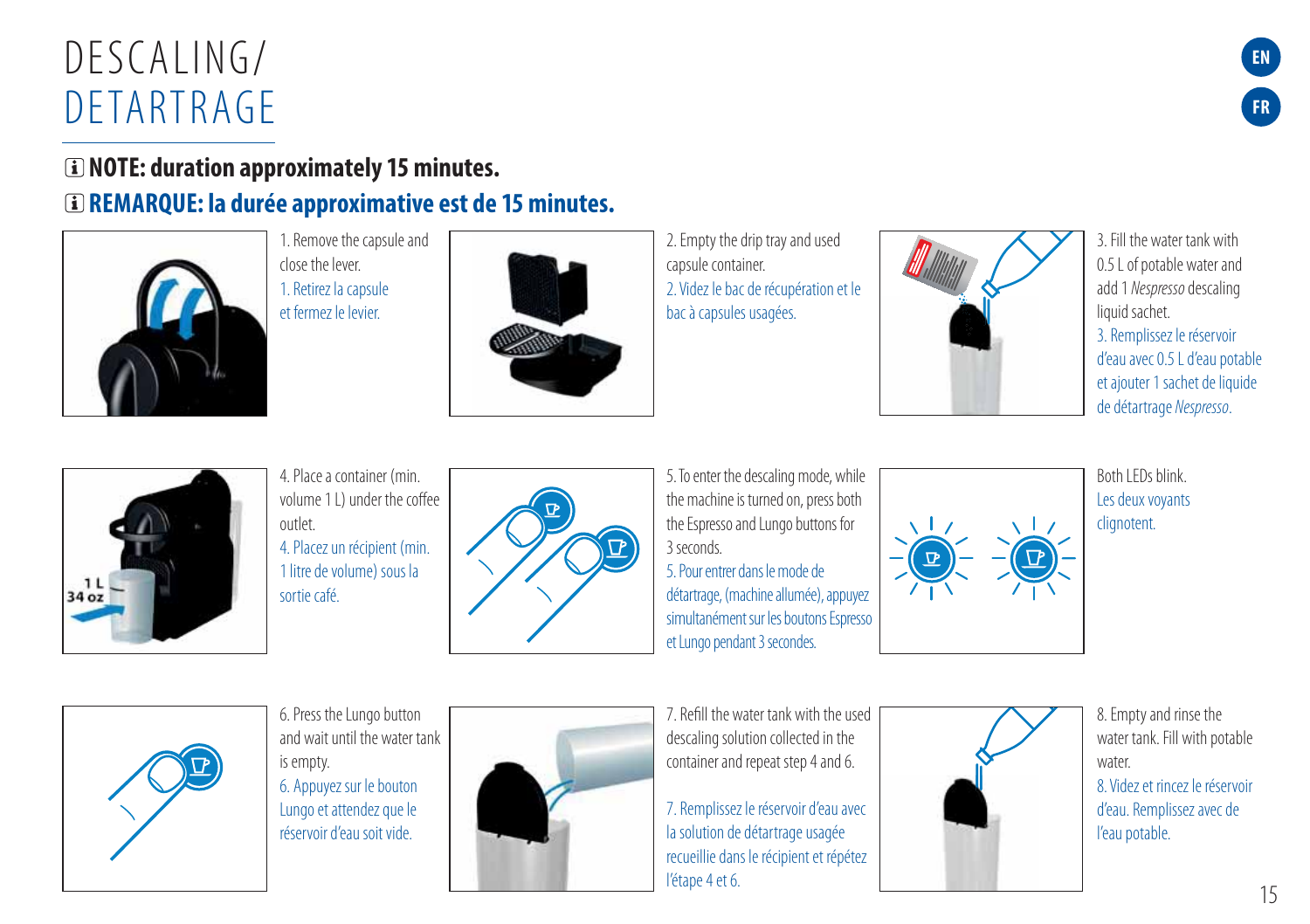

9. When ready, repeat step 4 and 6 to now rinse the machine. Repeat twice. 9. Lorsque vous êtes prêt, répétez l'étape 4 et 6 pour rincer la machine. Répétez deux fois cette étape.



10. To exit the descaling mode, press both the Epresso and Lungo buttons for 3 seconds. 10. Pour quitter le mode de détartrage, appuyez simultanément sur les boutons. Espresso et Lungo pendant 3 secondes



Blinking Lights: heating up (25 sec.) Voyants clignotants: préchauffage (25 sec.) Steady Lights: ready Vovants allumés en

continu: prêt

11 The machine is now ready for use. 11. La machine est maintenant prête à l'emploi.

**A CAUTION:** the descaling solution can be harmful. Avoid contact with eyes, skin and surfaces. Never use any product other than the Nespresso descaling kit available at the Nespresso Club to avoid damage to your machine. The following table will indicate the descaling frequency required for the optimum performance of your machine, based on water hardness. For any additional questions you may have regarding descaling, please contact your Nespresso Club.

 **AVERTISSEMENT:** la solution de détartrage peut être nocive. Évitez le contact avec les yeux, la peau et les surfaces. Nous préconisons le kit de détartrage Nespresso disponible auprès du Club Nespresso, dans la mesure où il est spécialement adapté à votre machine. Attention à ne pas utiliser d'autres produits (du type vinaigre), qui laisseraient un goût au café et pourraient endommager la machine. Sur la base de la dureté de l'eau, le tableau suivant vous indiquera la fréquence de détartrage requise pour une performance optimale de votre machine. Pour tout renseignement complémentaire sur le détartrage, veuillez contacter votre Club Nespresso.

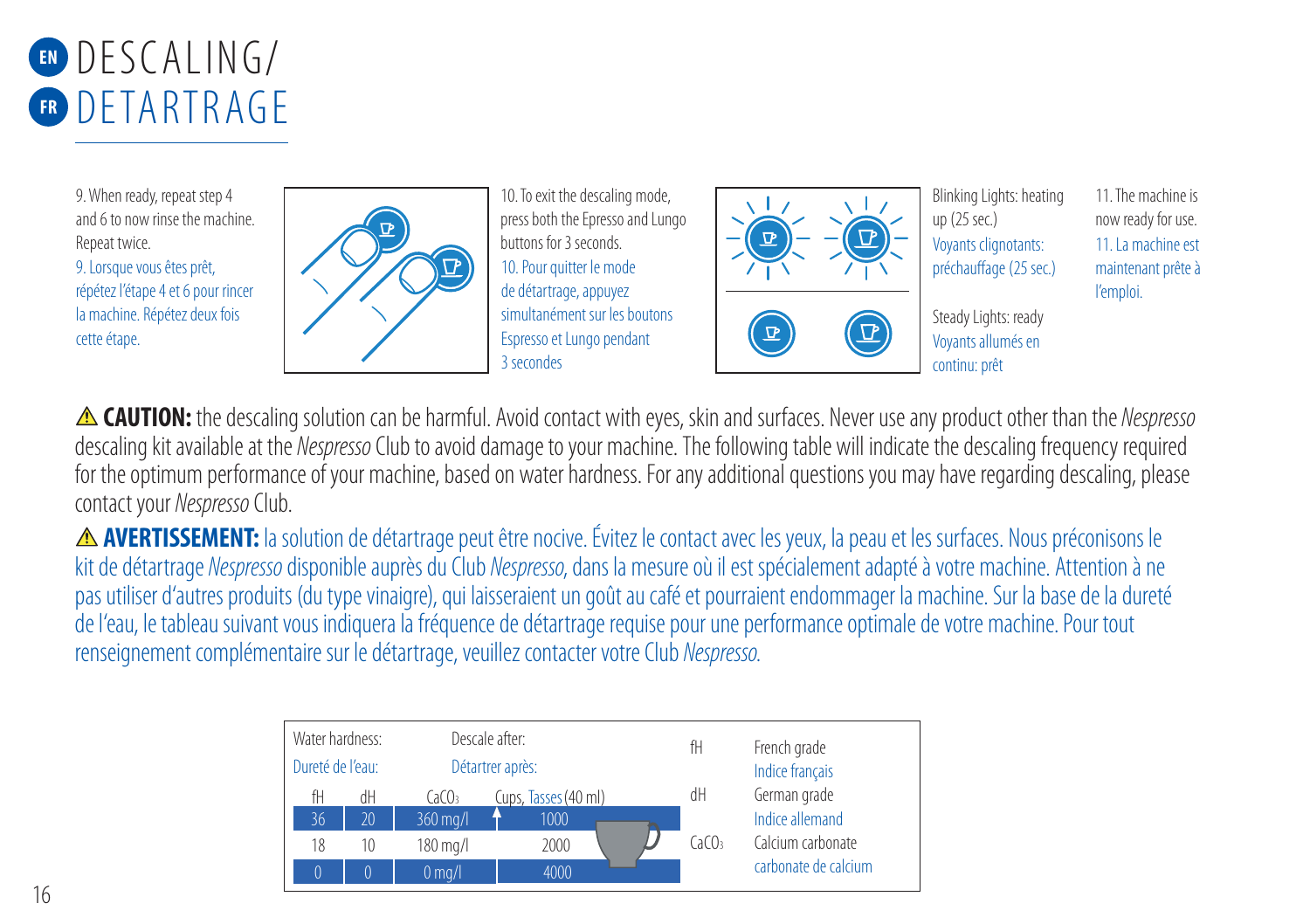# CLEANING/ **NETTOYAGE**

### **WARNING Risk of fatal elec trical shock and fire.**

Never immerse the appliance or part of it in water. Be sure to unplug the machine before cleaning. Do not use any strong cleaning agent or solvent cleaner. Do not use sharp objects, brushes or sharp abrasives. Do not place in a dishwasher.

### **A** ATTENTION **Risque d'électrocution mortelle et d'incendie.**

Ne plongez jamais l'appareil ou une partie de celui-ci dans l'eau. Assurez-vous d'avoir débranché la machine avant de la nettoyer. N'utilisez pas de détergent fort ou solvant. N'utilisez pas d'objets tranchants, de brosses ou de produits abrasifs. Ne placez pas l'appareil dans un lave-vaisselle.



Clean the coffee outlet regularly with a soft damp cloth. Nettoyez la sortie du café régulièrement avec un chiffon doux et humide.



Maintenance unit can be removed in separate pieces for easy cleaning. L'unité de maintenance peut être retirée en pièces détachées pour un nettoyage facile.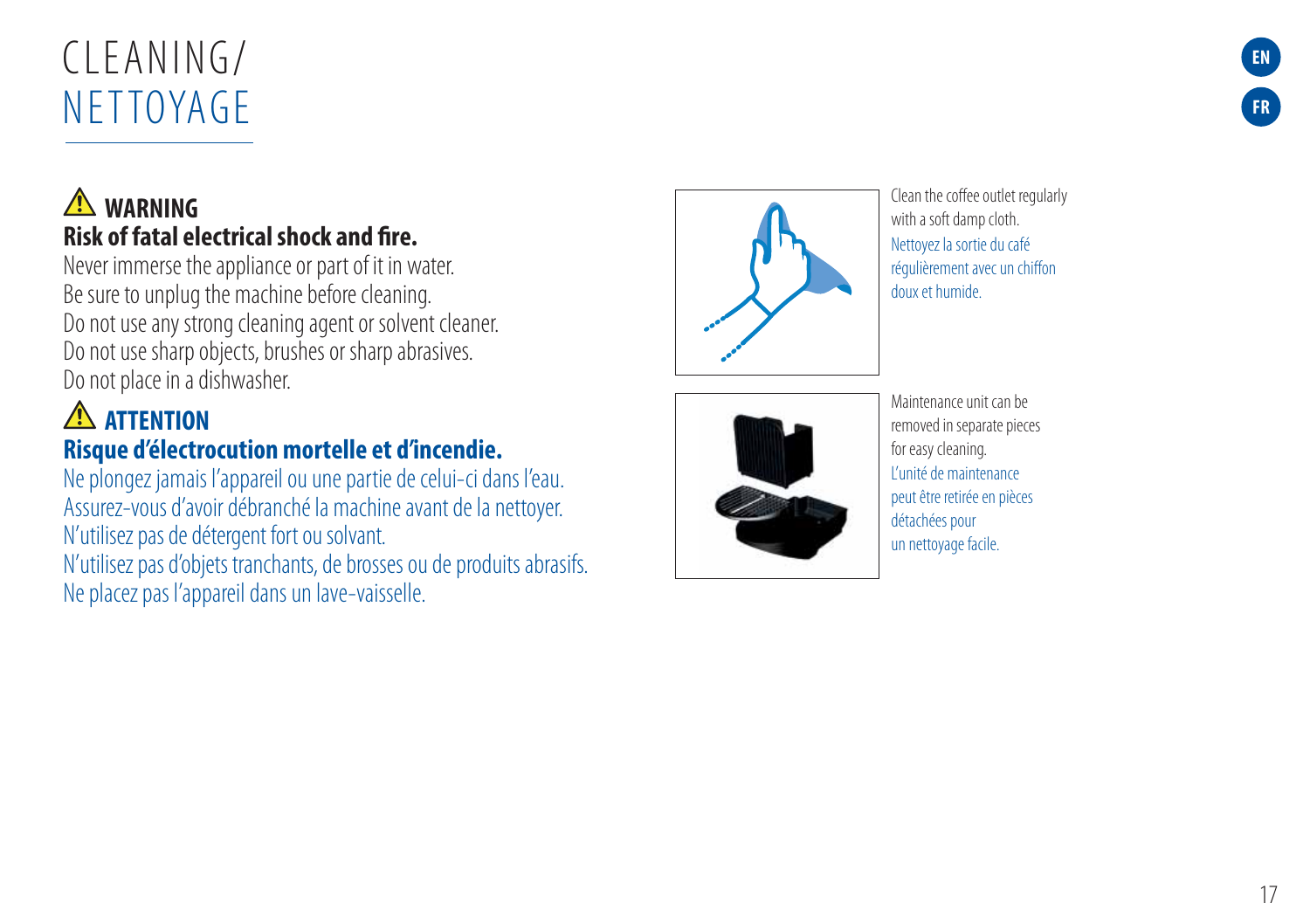# **EN** TROUBLESHOOTING/ **FR** PANNES

| No light indicator.                                        | A Check the mains, plug, voltage, and fuse. In case of problems, call the Nespresso Club.                                                                                                                                                                             |
|------------------------------------------------------------|-----------------------------------------------------------------------------------------------------------------------------------------------------------------------------------------------------------------------------------------------------------------------|
| No coffee, no water.                                       | $\rightarrow$ First use: fill water tank with warm water (max. 55 $^{\circ}$ C) and run through machine according to instructions on<br>page 10.<br>$\rightarrow$ Water tank is empty. Fill water tank.<br>$\rightarrow$ Descale if necessary; see Descaling section. |
| Coffee comes out very slowly.                              | $\rightarrow$ Flow speed depends on the coffee variety.<br>$\rightarrow$ Descale if necessary; see Descaling section.                                                                                                                                                 |
| Coffee is not hot enough.                                  | $\rightarrow$ Preheat cup.<br>$\rightarrow$ Descale if necessary.                                                                                                                                                                                                     |
| Capsule area is leaking<br>(water in capsule container).   | $\rightarrow$ Position capsule correctly. If leakages occur, call the <i>Nespresso</i> Club.                                                                                                                                                                          |
| Irregular blinking.                                        | Send appliance to repair or call the Nespresso Club.                                                                                                                                                                                                                  |
| No coffee, just water runs out (despite inserted capsule). | In case of problems, call the Nespresso Club.                                                                                                                                                                                                                         |

| Pas de voyant lumineux.                                                                       | → Vérifier l'alimentation secteur, la prise, la tension et le fusible. En cas de problèmes, appeler le Club Nespresso.                                                                                                                      |  |
|-----------------------------------------------------------------------------------------------|---------------------------------------------------------------------------------------------------------------------------------------------------------------------------------------------------------------------------------------------|--|
| Pas de café, pas d'eau.                                                                       | → Première utilisation: rincer la machine à l'eau chaude (max. 55° C) conformément aux instructions<br>de la page 10.<br>→ Le réservoir d'eau est vide. Remplir le réservoir d'eau.<br>> Détartrer si nécessaire ; voir section Détartrage. |  |
| Le café s'écoule très lentement.                                                              | A La vitesse d'écoulement dépend du type de café.<br>> Détartrer si nécessaire ; voir section Détartrage.                                                                                                                                   |  |
| Le café n'est pas assez chaud.                                                                | $\rightarrow$ Préchauffer la tasse.<br>$\rightarrow$ Détartrer si nécessaire.                                                                                                                                                               |  |
| Fuite dans la zone des capsules (de l'eau dans le réservoir à capsules).                      | → Positionner la capsule correctement. Si la fuite persiste, appeler le Club Nespresso.                                                                                                                                                     |  |
| Clignotement à intervalles irréguliers.                                                       | Surveyor l'appareil en réparation ou appeler le Club Nespresso.                                                                                                                                                                             |  |
| Il n'y a pas de café, seulement de l'eau qui s'égoutte<br>(bien qu'une capsule soit insérée). | Sen cas de problème, appelez le Club Nespresso.                                                                                                                                                                                             |  |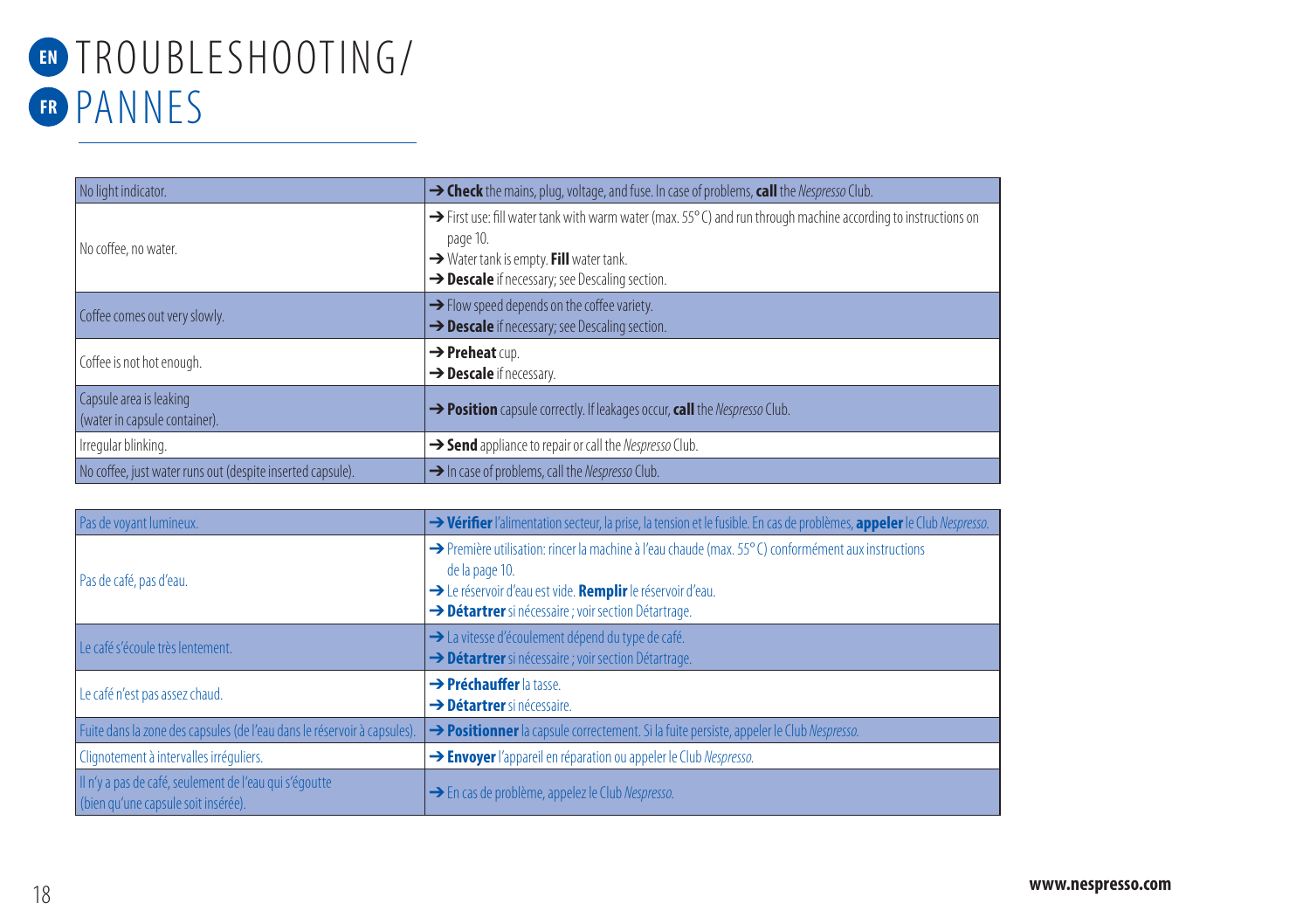### CONTACT THE NESPRESSO CLUB/ CONTACTER LE CLUB NESPRESSO



As we may not have forseen all uses of your appliance, should you need any additional information, in case of problems or simply to seek advice, call the Nespresso Club or your Nespresso authorized representative. Contact details for your nearest Nespresso Club or your Nespresso authorized representative can be found in the «Welcome to Nespresso» folder in your machine box or at nespresso.com

Pour toute information supplémentaire, en cas de problème ou pour obtenir des conseils, appelez le Club Nespresso. Les coordonnées de votre Club Nespresso sont disponibles dans le dossier «Bienvenue chez Nespresso» dans la boîte de votre machine ou sur nespresso.com

# DISPOSAL AND FNVIRONMENTAL PROTECTION/ RECYCLAGE ET PROTECTION DE L'ENVIRONNEMENT

This appliance complies with the EU Directive 2002/96/EC. Packaging materials and appliance contain recyclable materials.

Your appliance contains valuable materials that can be recovered or can be recyclable. Separation of the remaining waste materials into different types facilitates the recycling of valuable raw materials. Leave the appliance at a collection point. You can obtain information on disposal from your local authorities.

Cet appareil est conforme à la Directive de l'UE 2002/96/CE. Les matériaux d'emballage et l'appareil contiennent des matières recyclables. Votre appareil contient des matériaux valorisables qui peuvent être récupérés ou recyclés. Le tri des matériaux en différentes catégories facilite le recyclage des matières premières valorisables. Déposer l'appareil dans un point de collecte. Pour obtenir des renseignements sur le recyclage, contacter les autorités locales.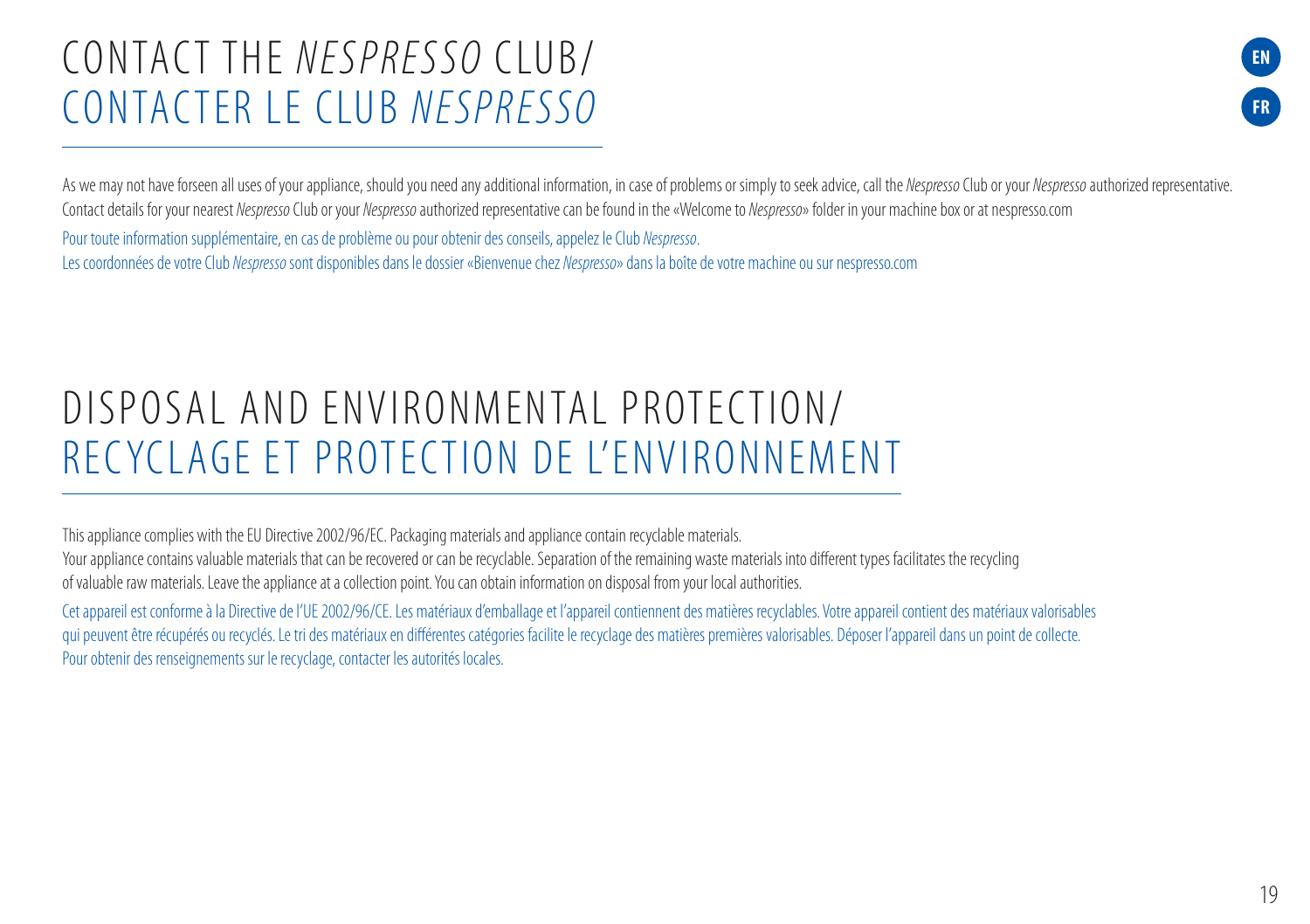# **EN** ECOLABORATION: ECOLABORATION.COM/ **FR** ECOLABORATION: ECOLABORATION.COM



We have committed to buy coffee of the very highest quality grown in a way that is respectful of the environment and farming communities. Since 2003 we have been working together with the Rainforest Alliance developing our Nespresso AAA Sustainable Quality<sup>M</sup> Coffee Program.



We chose aluminium as the material for our capsules because it protects the coffee and aromas of the Nespresso Grand Cru. Aluminium is also infinitely recyclable, without losing any of its qualities.



Nespresso is committed to designing and making appliances that are innovative, high-performing and user friendly. Now we are engineering environmental benefits into the design of our new and future machine ranges.



Nous nous engageons à acheter du café de qualité supérieure, produit dans le respect de l'environnement et des cultivateurs. Depuis 2003, nous collaborons avec l'organisation Rainforest Alliance pour mettre en oeuvre notre Programme Nespresso AAA Sustainable Quality™.



Nous avons choisi l'aluminium comme matériau d'emballage de nos capsules car il protège la saveur et les arômes de nos Grands Crus Nespresso. L'aluminium se recycle par ailleurs à l'infini, sans perdre aucune de ses qualités.

Nespresso s'est toujours engagé à concevoir et fabriquer des appareils qui allient innovation, performance et convivialité.  $\left( \mathbf{r}\right)$ Désormais, nous intégrons des caractéristiques écologiques à la conception de nos nouvelles gammes de machines.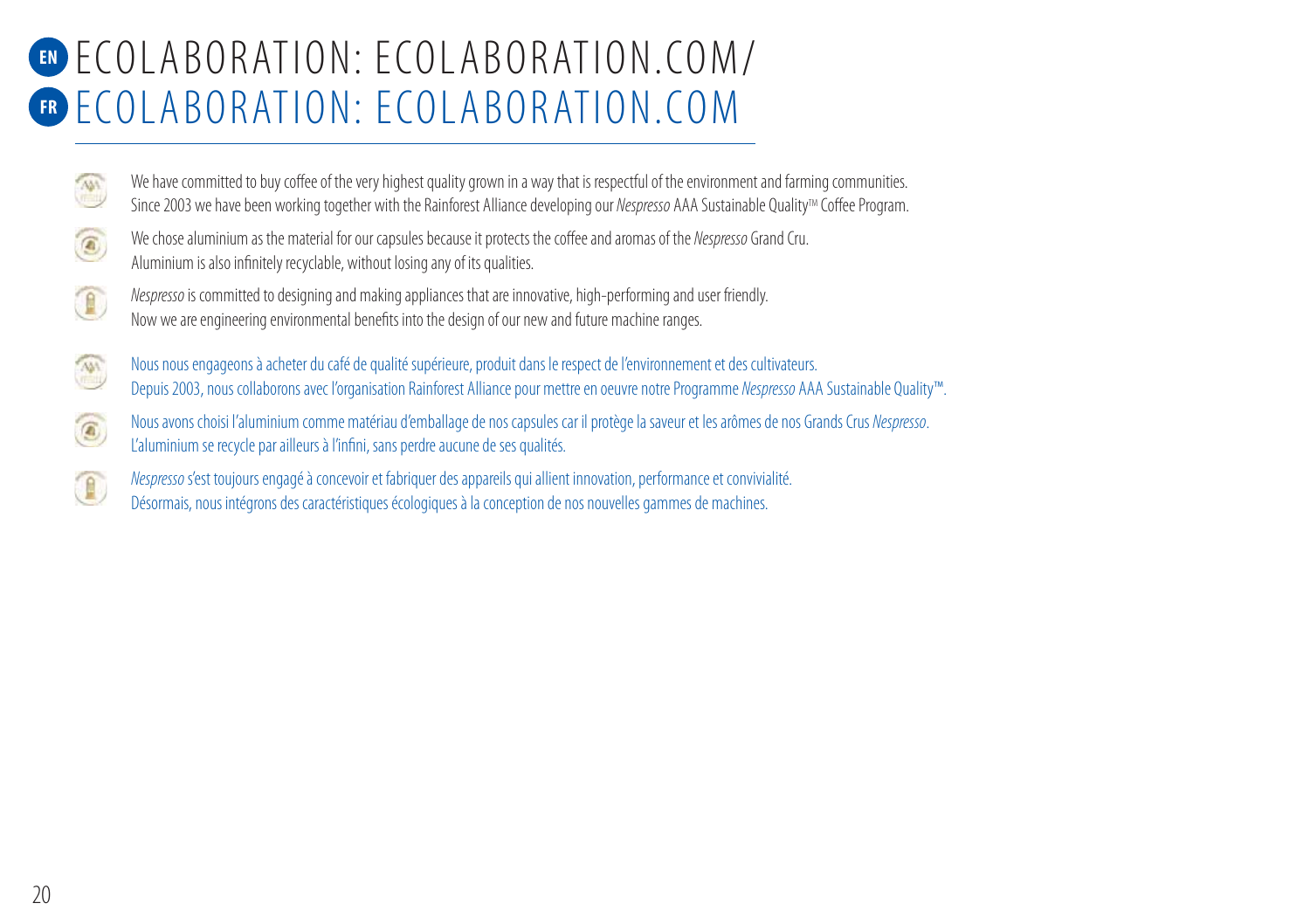# I IMITED WARRANTY/ GARANTIE LIMITEE

**EN FR**

UK & ROI. Should your machine have a genuine manufacturing fault, you must return it to the retailer within 28 days of purchase. Outside of 28 days, please contact Nespresso on 0800 442 442. Your machine is quaranteed for 3 years for parts and labour from the date of purchase. To take advantage of this quarantee, you must present your proof of purchase. This guarantee excludes damage resulting from: a fall or impact, incorrect handling not in compliance with the instructions for use, insufficient aftercare or cleaning, external events (fire, flood, etc.), commercial use (including small offices). Under no circumstances shall the application of this guarantee give rise to the complete replacement of the machine or entitle the consumer to damages. The quarantee period commences from the date of purchase and will not be extended due to any claims made during this period. This warranty is valid only in the country of purchase or in such other countries where Magimix sells or services the same model with identical technical specifications.

FRANCE. Votre appareil est garanti pour une période de 3 ans pièces et 2 ans main d'oeuvre à partir de la date d'achat. Les 2 premières années, Magimix réparera ou remplacera, à sa discrétion, tout produit défectueux, sans frais supplémentaires pour son propriétaire. La 3ème année Magimix prend à sa charge les pièces, la main d'oeuvre est à la charge du propriétaire. **BELGIQUE.** Votre appareil est garanti pour une période de 2 ans pièces et main d'oeuvre à partir de la date d'achat. Pendant cette période, Magimix réparera ou remplacera, à sa discrétion, tout produit défectueux, sans frais supplémentaires pour son propriétaire.

FRANCE et BELGIQUE. Pour bénéficier de la garantie, vous devez présenter la preuve d'achat originale. Cette garantie exclut les dommages résultant: de chute ou choc, d'un usage ou d'un entretien incorrect non conforme au mode d'emploi (en particulier: de l'absence de détartrage ou d'un détartrage non conforme), de la modification ou la réparation non autorisée du produit, d'événements extérieurs (incendie, inondation,...), d'une usure normale, d'un usage professionnel. Les produits de remplacement ou les pièces réparées seront exclusivement garanties pour la part non expirée de la garantie initiale ou pendant six mois, la durée retenue étant la plus longue. Cette garantie est valable uniquement dans le pays d'achat ou dans d'autres pays où Magimix vend ou entretient le même modèle avec des spécifications techniques identiques. Sauf dans la mesure où cela est prévu par la législation en vigueur, les conditions de cette garantie limitée n'excluent, ni ne restreignent, ni ne modifient les droits légaux obligatoires relatifs à votre achat du produit, voire y sont complémentaires.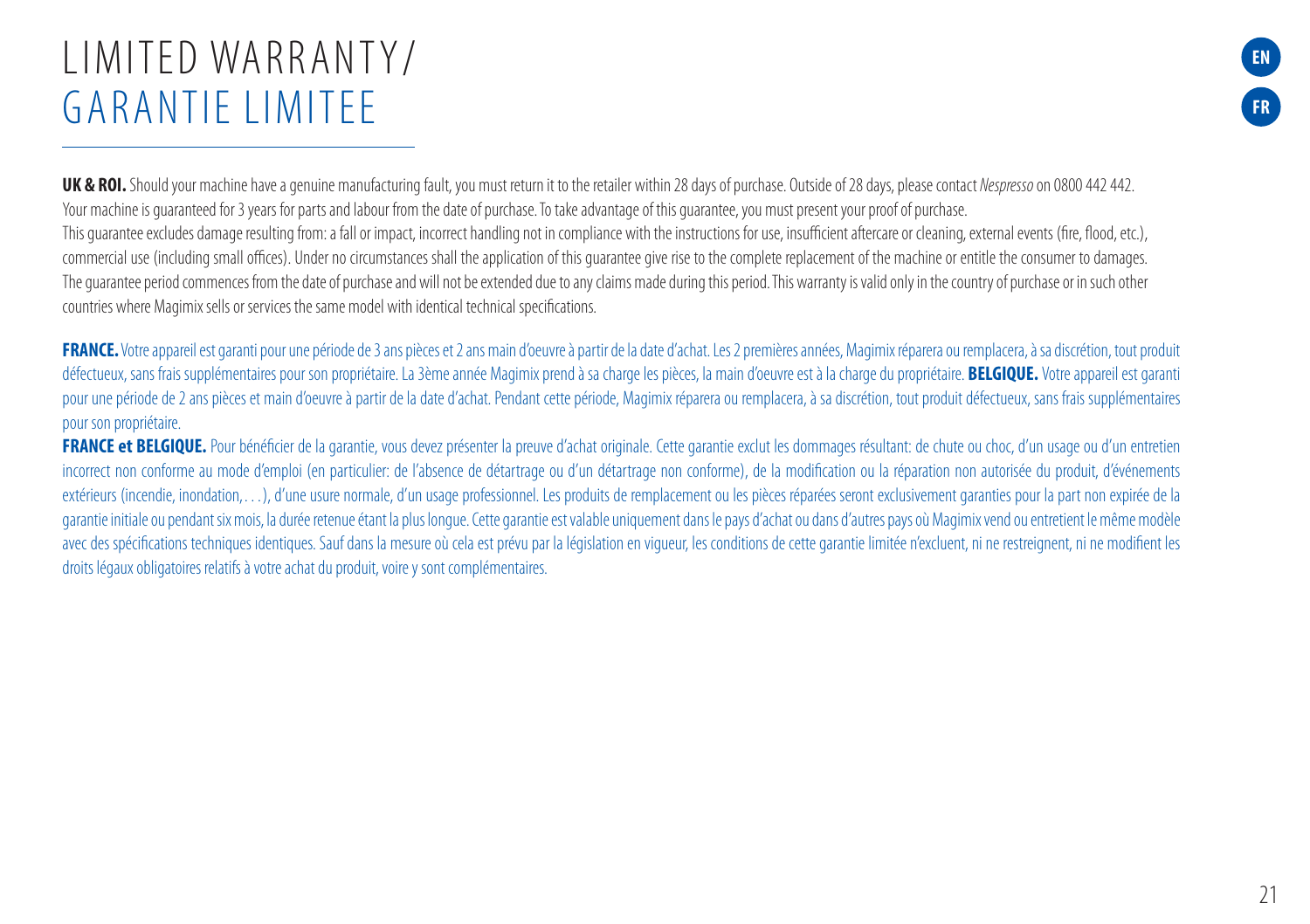

Nespresso - een exclusief systeem voor een perfecte Espresso, kopje na kopje.

Alle machines zijn voorzien van een uniek extractiesysteem dat tot 19 bar druk garandeert. Alle parameters van belang zijn uiterst nauwkeurig afgestemd om alle aroma's van de verschillende Grands Crus volledig tot hun recht te laten komen, met een intense body en een ongeëvenaard stevige en romige crema als eindresultaat.

Magimix M105\_05.2013

# INHOUDSOPGAVE

Deze gebruikershandleiding is onderdeel van deze machine. Lees alle instructies uit deze gebruikshandleiding en alle veiligheidsinstructies **/!** aandachtig door voor eerste gebruik van de machine.

|                                                                | 26 |
|----------------------------------------------------------------|----|
|                                                                |    |
|                                                                |    |
|                                                                |    |
|                                                                |    |
| HET SYSTEEM LEEGMAKEN VOOR EEN PERIODE VAN NIET-GEBRUIK EN TER |    |
|                                                                |    |
|                                                                |    |
|                                                                |    |
|                                                                |    |
|                                                                |    |
|                                                                |    |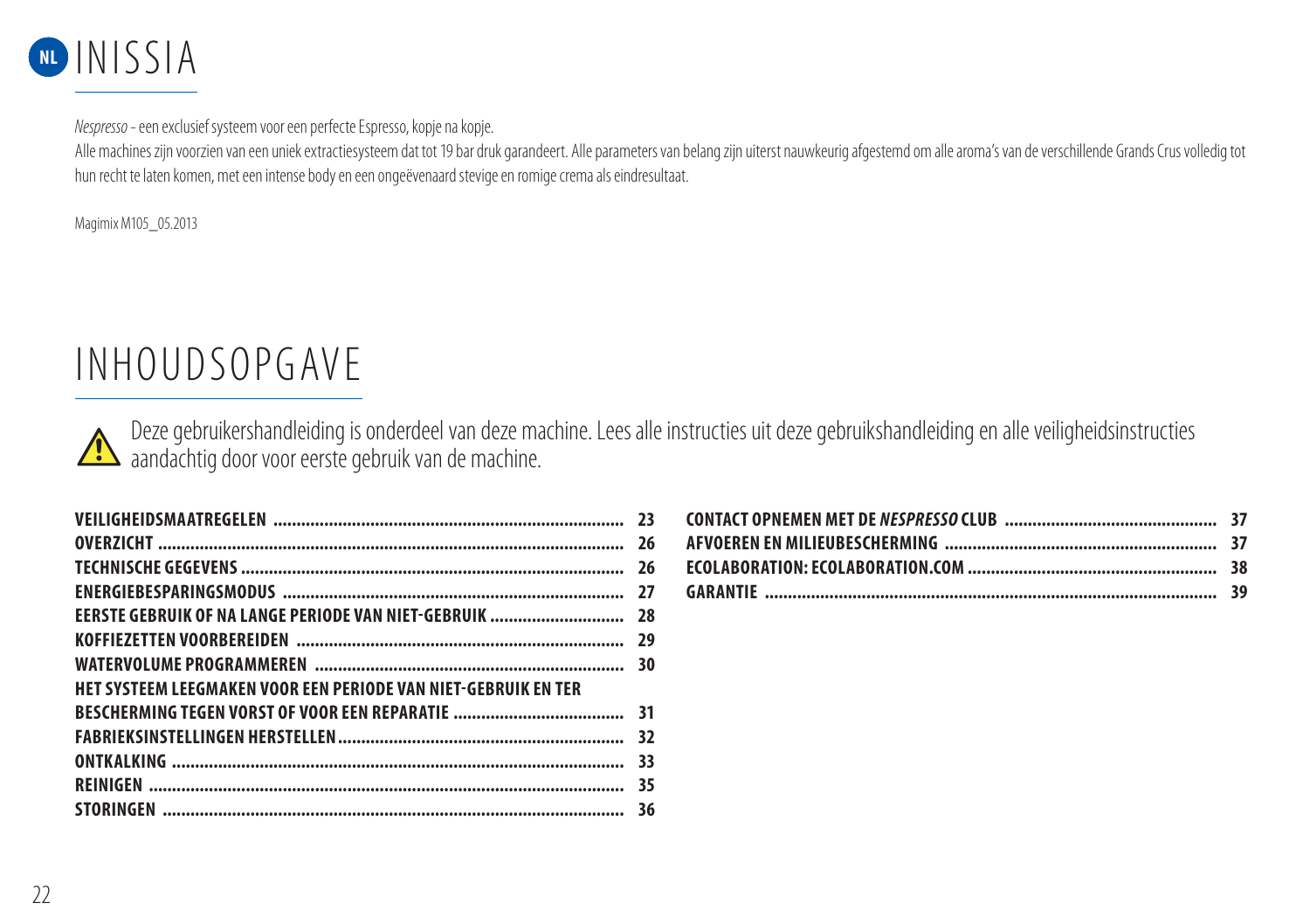# VEILIGHEIDSMAATREGELEN

### $||\mathbf{x}\Vert / \mathbb{Z}$

### **GEVAAR: de veiligheidsvoorschriften worden bij de machine geleverd. Lees deze voorschriften aandachtig door voordat u uw nieuwe machine voor het eerst gebruikt. Bewaar ze op een veilige plek, zodat u ze later als referentie kunt inzien.**

### **GEVAAR: dit pictogram duidt op gevaar. Lees de veiligheidsmaatregelen om persoonlijke letsels en schade te voorkomen.**

### **INFORMATIE: dit pictogram verwijst naar de instructies voor een correct en veilig gebruik van uw machine.**

- Deze machine is bedoeld voor de bereiding van recepten volgens de aanwijzingen die in deze handleiding opgenomen zijn.
- Gehruik deze machine uitsluitend voor

doeleinden waarvoor het ontworpen is.

- $\bullet$  Deze machine is bedoeld voor gebruik binnenshuis en het mag daarom uitsluitend bij normale temperatuuromstandigheden worden gebruikt.
- Bescherm de machine tegen directe zoninvloed, langdurige blootstelling aan opspattend water en vocht.
- Deze machine is uitsluitend bedoeld voor huishoudelijk en dergelijk gebruik, zoals: personeelskantines in winkels, kantooren overige werkomgevingen; door gasten van hotels, motels en overige verblijfsruimten; bed & breakfast, etc. • Deze machine kan worden gebruikt door kinderen vanaf acht jaar indien ze instructies hebben ontvangen over het veilige gebruik van de machine en de risico's begrijpen die ermee samenhangen. Het schoonmaken en onderhouden van de machine mag niet gebeuren door kinderen, tenzij ze 8 jaar oud zijn en er toezicht van een volwassene aanwezig is. Houd de machine en het snoer buiten het bereik van kinderen jonger dan 8 jaar.
- Deze machine mag gebruikt worden door personen met beperkte fysieke, zintuiglijke of verstandelijke vermogens, of met onvoldoende ervaring en kennis als er toezicht aanwezig is of als ze instructies hebben ontvangen over het veilige gebruik van de machine en de risico's begrijpen die er mee samenhangen. Kinderen dienen deze machine niet te gebruiken als speelgoed. • De fabrikant aanvaardt geen enkele
- aansprakelijkheid en de garantie is niet van toepassing bij enige vorm van commercieel gebruik, oneigenlijke bediening of gebruik van de machine, schade die het gevolg is van gebruik voor andere onjuiste doeleinden.

### **Voorkom het risico op elektrocutie en brand.**

- Bij noodgevallen: de stekker direct uit het stopcontact verwijderen.
- Sluit de machine alleen aan op een geschikt en goed bereikbaar stopcontact met randaarde. De machine mag pas na de installatie aangesloten worden. Controleer of de netspanning

overeenkomt met de spanning die op het typeplaatje van de machine aangeduid is.

### **Deze machine mag enkel aangesloten worden na de installatie.**

- Trek de kabel niet over scherpe randen en zorg dat hij niet bekneld raakt of naar beneden hangt.
- Voorkom blootstelling van de kabel aan hitte of vocht.
- Als de voedingskabel beschadigingen vertoont, dan dient deze door de fabrikant, een servicebedrijf of een ander bevoegd bedrijf vervangen te worden om elk risico te voorkomen.
- Gebruik de machine niet als de kabel beschadigd is. Breng de machine terug naar de Nespresso Club.
- Gebruik indien noodzakelijk uitsluitend een geaarde verlengkabel, waarvan de kerndiameter minimaal 1.5 mm<sup>2</sup> bedraagt, of die geschikt is voor het vermogen.
- Om schade te voorkomen mag de machine in geen geval geplaatst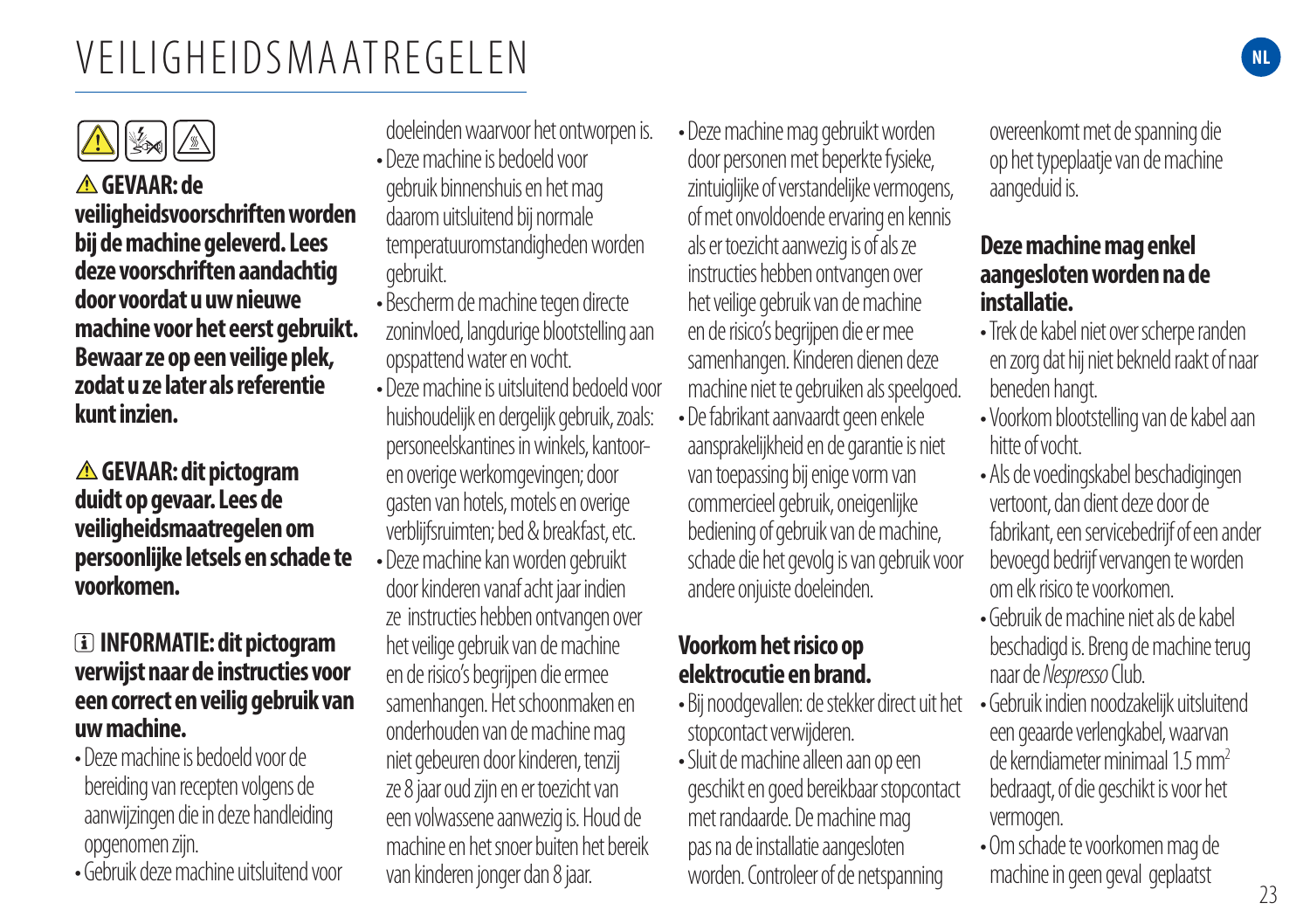# **W** VEILIGHEIDSMAATREGELEN

worden in de nabijheid van of op warme oppervlakken zoals verwarmingsradiatoren, fornuizen, ovens, gasbranders, open vuur of dergelijke.

- Plaats de machine altijd op een vlakke en stabiele ondergrond. Het oppervlak moet bestendig zijn tegen hitte en vloeistoffen als water, koffie, ontkalkingsmiddel en dergelijke.
- Neem de voedingskabel uit het stopcontact als u de machine lange tijd niet gebruikt.
- Verwijder de stekker uit het stopcontact door aan de stekker tetrekken - niet aan de voedingskabel; de kabel kan daarbij namelijk beschadigd raken.
- Vóór het schoonmaken of bij machineonderhoud de stekker uit het stopcontact verwijderen en de machine laten afkoelen.
- Raak de voedingskabel nooit met natte handen aan.
- Dompel de machine of onderdelen van dit apparaat in geen geval onder in water of andere vloeistoffen.
- Machine en machineonderdelen in geen

geval in de vaatwasser plaatsen.

- Elektriciteit en water gaan niet samen en vormen een gevaar voor elektrocutie.
- Machine niet openmaken. Levensgevaarlijke elektrische spanning!
- Plaats geen voorwerpen in de openingen van de machine. Daarbij bestaat de kans op brand of elektrische schokken!

### **Voorkom kans op letsels tijdens gebruik.**

- Laat de machine nooit onbewaakt achter tijdens gebruik.
- De machine niet gebruiken als ze beschadigd is of niet naar behoren werkt. Verwijder de stekker in een dergelijk geval direct uit het stopcontact. Neem contact op met de Nespresso Club voor onderzoek, reparatie of afstelling.
- Een beschadigde machine kan elektrische schokken, brandwonden en brand veroorzaken.
- Klap de capsulehouder steeds helemaal dicht en open deze in geen geval tijdens gebruik! Gevaar voor verbranding!
- Plaats uw vingers nooit onder de uitloop
- vermijd brandwonden.
- Plaats nooit uw vingers in
- de capsuleruimte of in het inlegmechanisme. Gevaar voor persoonlijke letsels!
- Als de capsule niet geperforeerd is door de messen in de capsulehouder, kan er water langs de capsule geperst worden, waardoor de machine beschadigd kan raken.
- Gebruik nooit een beschadigde of vervormde capsule. Als er een capsule geblokkeerd zit in de capsuleruimte, schakel dan de machine eerst uit en trek de stekker uit het stopcontact alvorens andere handelingen te verrichten. Neem contact op met de Nespresso Club.
- Vul het waterreservoir alleen met vers en drinkbaar water.
- Maak het waterreservoir leeg als u de machine langere tijd niet gebruikt (tijdens vakanties etc.).
- Vervang het water alvorens de machine opnieuw in gebruik te nemen na een weekend of vergelijkbaar tijdsbestek.
- Gebruik deze machine nooit zonder geplaatste lekbak en rooster om te voorkomen dat er water terecht komt op

de oppervlakken rondom de machine.

- Gebruik geen agressieve schoonmaakmiddelen of oplosmiddelen. Gebruik een vochtige doek en een mild schoonmaakmiddel om het oppervlak van de machine schoon te maken.
- Gebruik alleen propere hulpmiddelen om de machine te reinigen.
- Verwijder na het uitpakken van de machine de plasticfolie van het lekbakrooster en gooi het weg.
- Deze machine werd ontworpen voor Nespresso koffiecapsules die exclusief verkrijgbaar zijn via de Nespresso Club.
- Alle Nespresso machines worden streng gecontroleerd. Steekproefsgewijs worden er machines getest in de praktijk. Om die reden kunnen bepaalde apparaten sporen van gebruik vertonen.
- •Nespresso behoudt zich het recht voor deze instructies te wijzigen zonder voorafgaande kennisgeving.

### **Ontkalken**

· Bij correct gebruik zorgt het Nespresso ontkalkingsmiddel ervoor dat uw machine de hele levensduur lang goed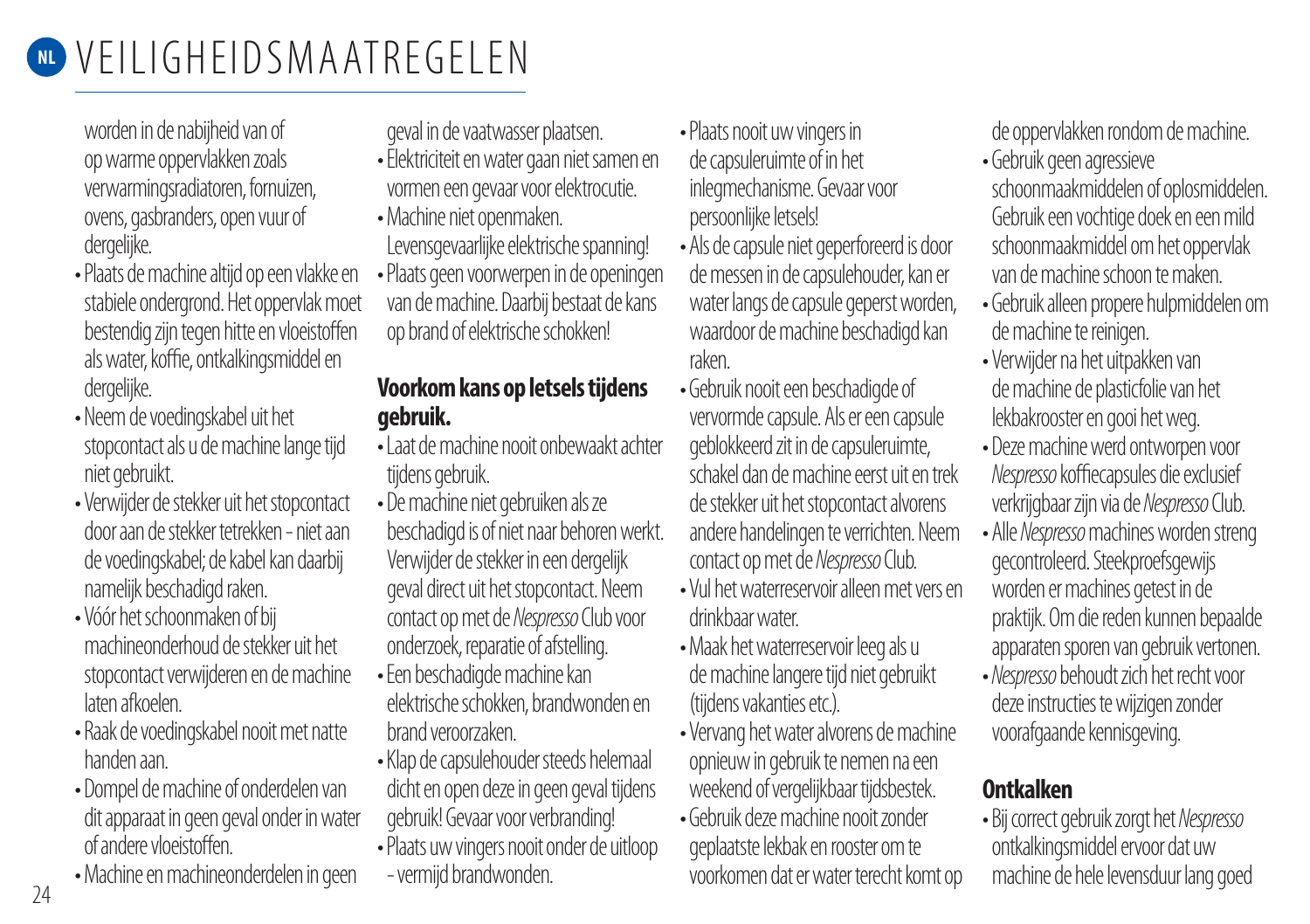# VEILIGHEIDSMAATREGELEN

werkt en dat uw koffiebeleving net zo perfect blijft als op de eerste dag. In de gebruikshandleiding die u bij de Nespresso ontkalkingsset aantreft, staat precies aangegeven hoeveel ontkalkingsmiddel u moet gebruiken, en welke procedure u dient te volgen.

**BEWAAR DEZE GEBRUIKSAANWIJZING OP EEN VEILIGE PLAATS Als deze machine wisselt van eigenaar, geef deze gebruiksaanwijzing er dan bij. Deze gebruiksaanwijzing is ook als PDF te downloaden op de website www.nespresso.com** 

**NL**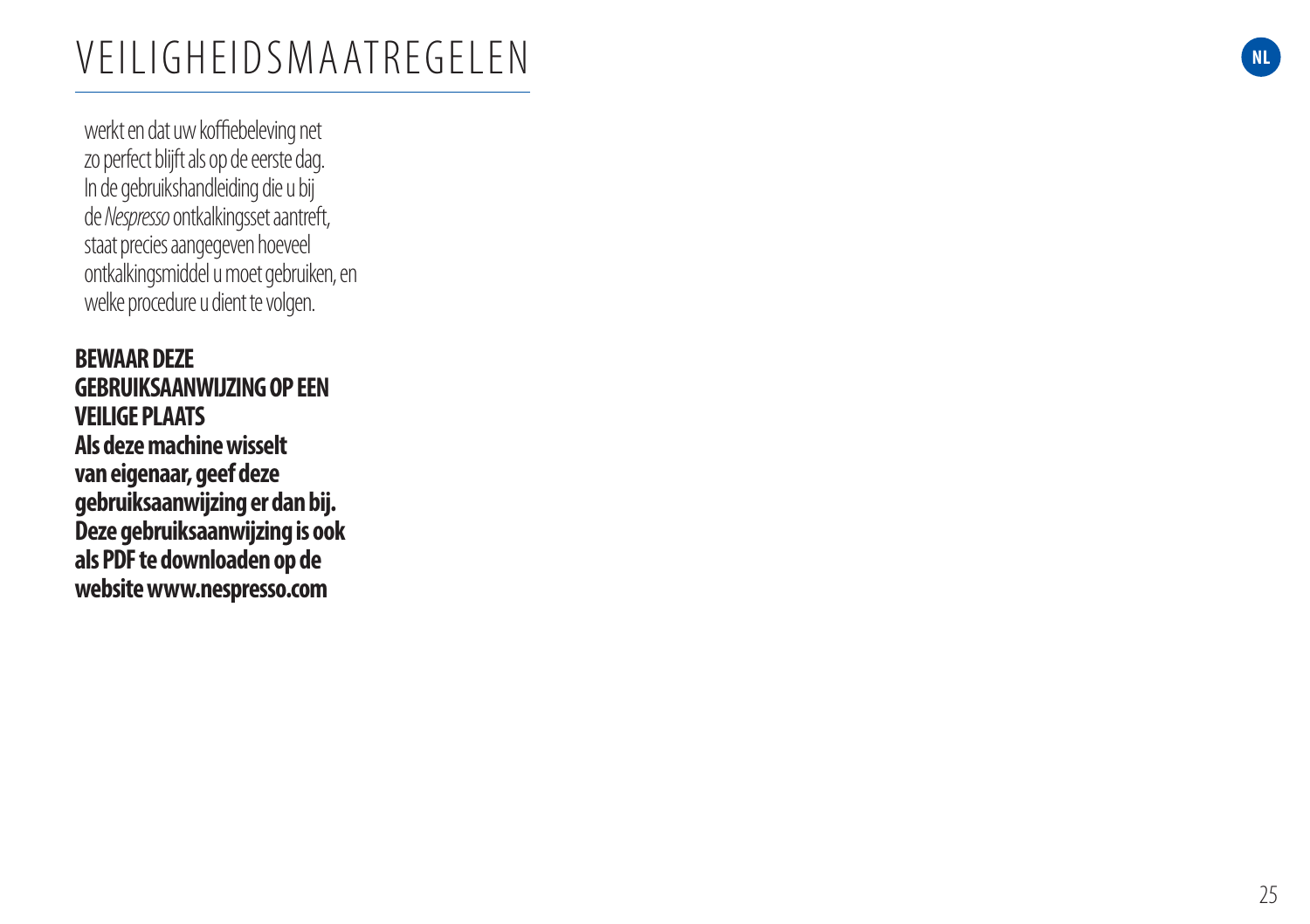



# INHOUD VAN DE VERPAKKING





Koffiemachine **School States 8FMLP 8FMLP 19 Consults** 8FM Public Respresso mapie and eslag Nespresso mapje



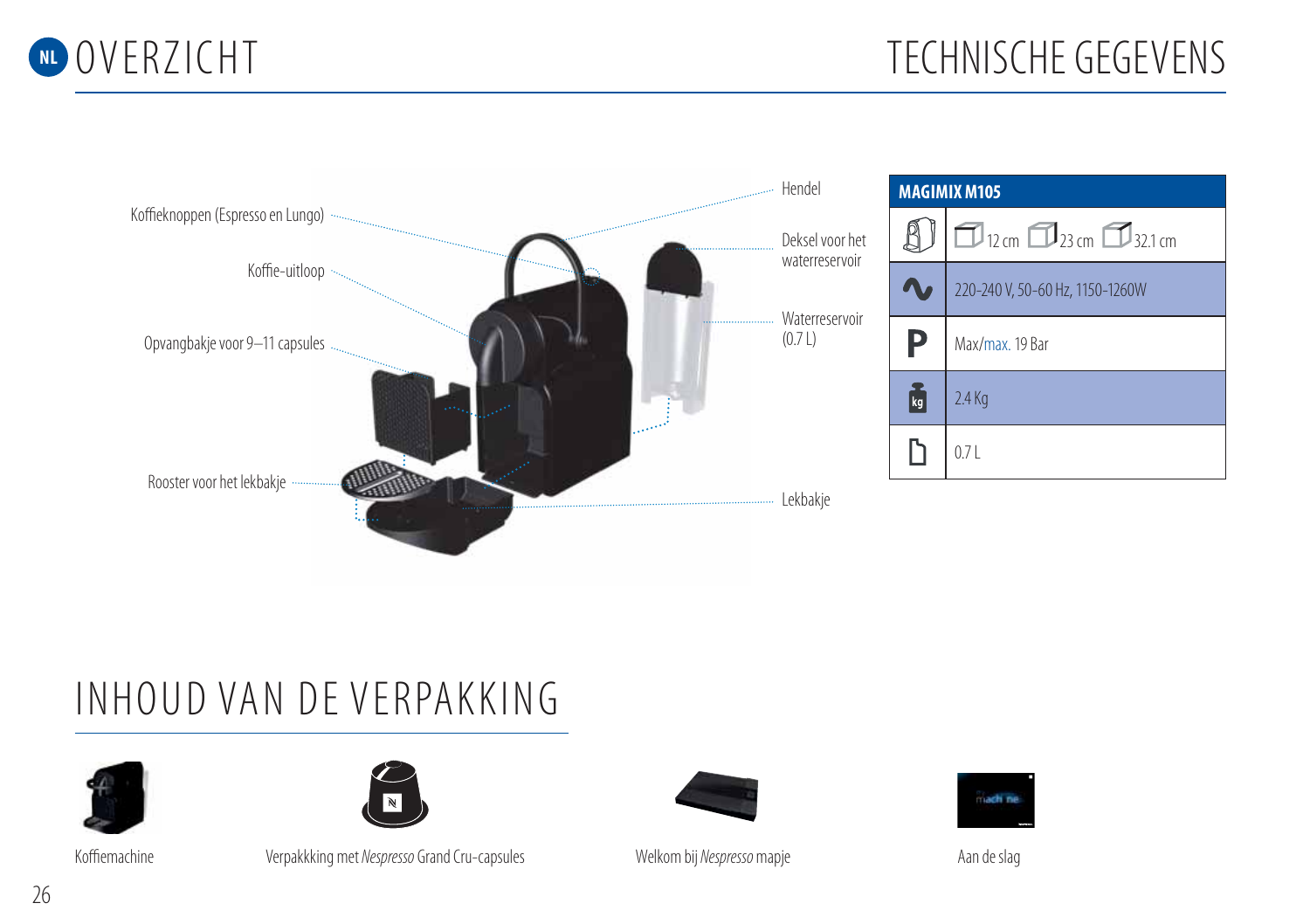

# ENERGIEBESPARINGSMODUS

Deze machine is voorzien van een energiebesparingsfunctie. Na negen minuten wordt de machine automatisch uitgeschakeld.



 Als u de machine wilt inschakelen, drukt u op de knop Espresso of Lungo.



Als u de machine wilt uitschakelen voordat deze automatisch wordt uitgeschakeld, drukt u de knoppen Espresso en Lungo tegelijk in.

### **Deze instelling wijzigen:**



1. Houd de knop Espresso drie seconden lang ingedrukt terwijl de machine uit staat.



2. De knop Espresso knippert ten teken van de huidige instelling.

3. Druk op de knop Espresso om deze instelling te wijzigen: Eén keer voor een uitschakelmodus na negen minuten. Nog een keer voor een uitschakelmodus na dertig minuten. 4. Druk drie seconden lang op de knop Lungo om de energiebesparingsmodus af te sluiten.

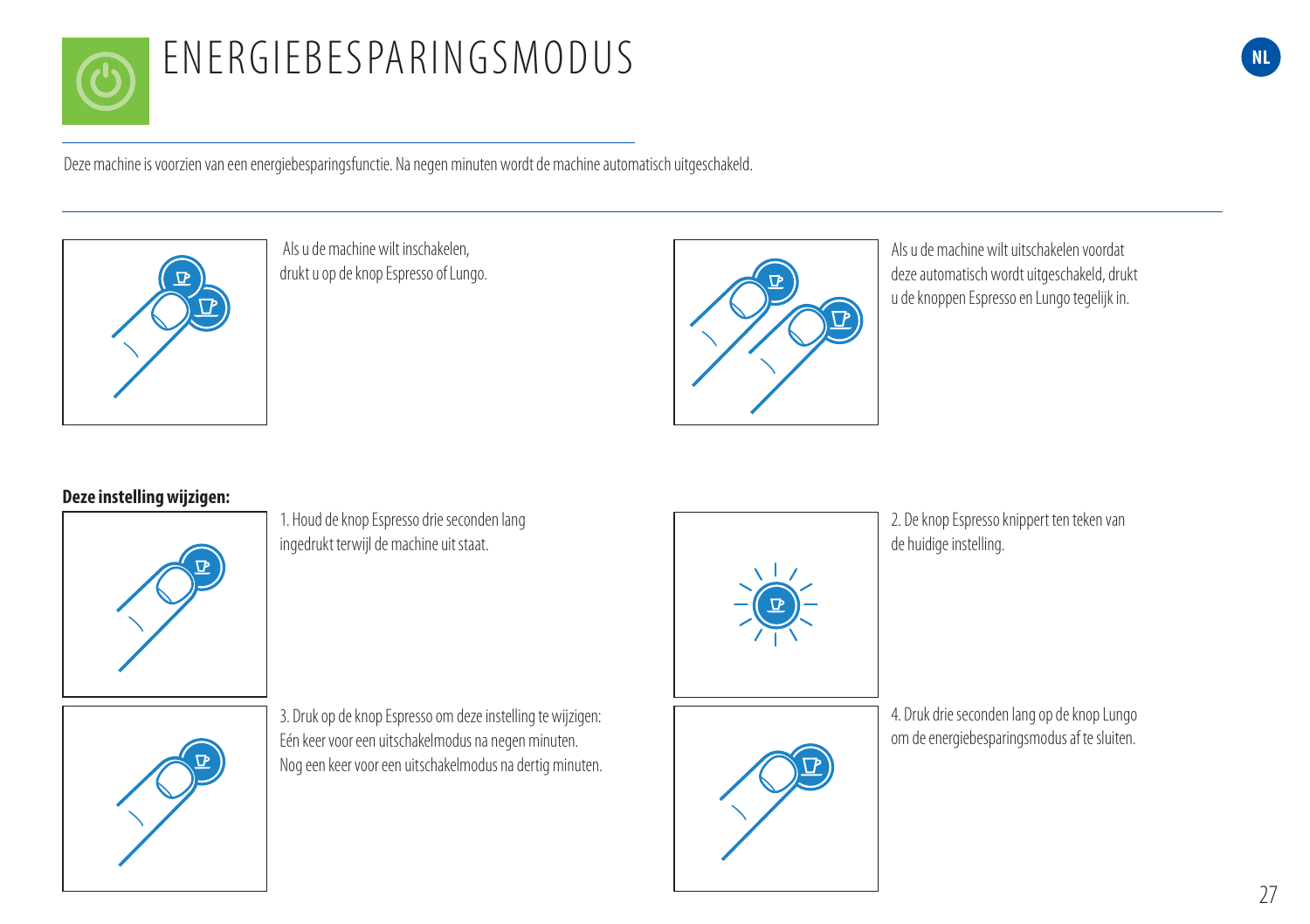# **W EERSTE GEBRUIK OF NA LANGE PERIODE** VAN NIET-GEBRUIK/

 **LET OP: lees eerst de veiligheidsmaatregelen om de kans op levensgevaarlijke elektrische schokken en brand te vermijden.**



1. Spoel het waterreservoir om voordat u dit vult met drinkwater.



2. Plaats een opvangbak (min. 1 L) onder de koffie-uitloop.



3. Sluit de machine op de netspanning aan.



4. Druk op de knop Espresso of Lungo om de machine in te schakelen.





Indicatieleds knipperen: opwarmen (25 sec)

Indicatieleds blijven branden: klaar voor gebruik



5. Druk op de knop Lungo om de machine te spoelen. Herhaal deze handeling drie maal.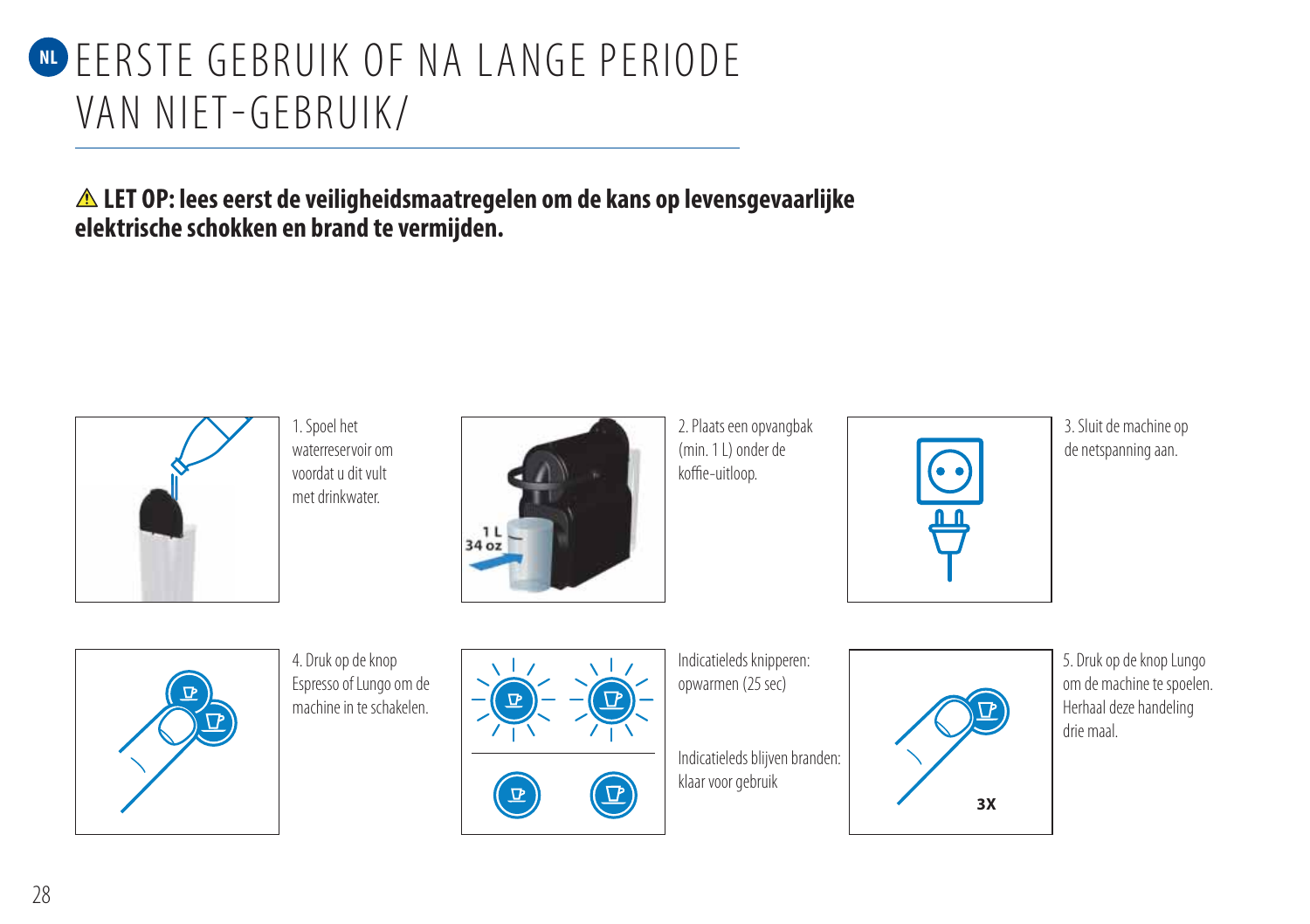# KOFFIEZETTEN VOORBEREIDEN/



1. Spoel het waterreservoir om en vul het daarna met drinkwater.



2. Druk op de knop Espresso of Lungo om de machine in te schakelen.



Indicatieleds knipperen: opwarmen (25 sec)

**NL**

Indicatieleds blijven branden: klaar voor gebruik



3. Til de hendel op en plaats de capsule.

 **LET OP:** open de capsuleklem nooit tijdens gebruik en lees de veiligheidsmaatregelen om mogelijke schade te voorkomen.

*I* OPMERKING: tijdens het opwarmen kunt u elke koffietoets indrukken. Zodra de machine opgewarmd is, treedt deze in werking.



4. Sluit de capsuleklem en plaats een kopje onder de koffie-uitloop.



5. Druk op de knop Espresso (40 ml) of Lungo (110 ml) om de machine in te schakelen. Na extractie stopt de machine automatisch. Druk nogmaals om de doorstroming van de koffie te stoppen of er koffie aan toe te voegen.



6. Verwijder het kopje. Plaats de capsuleklem omhoog en weer omlaag om de capsule uit te werpen in het opvangbakje voor capsules.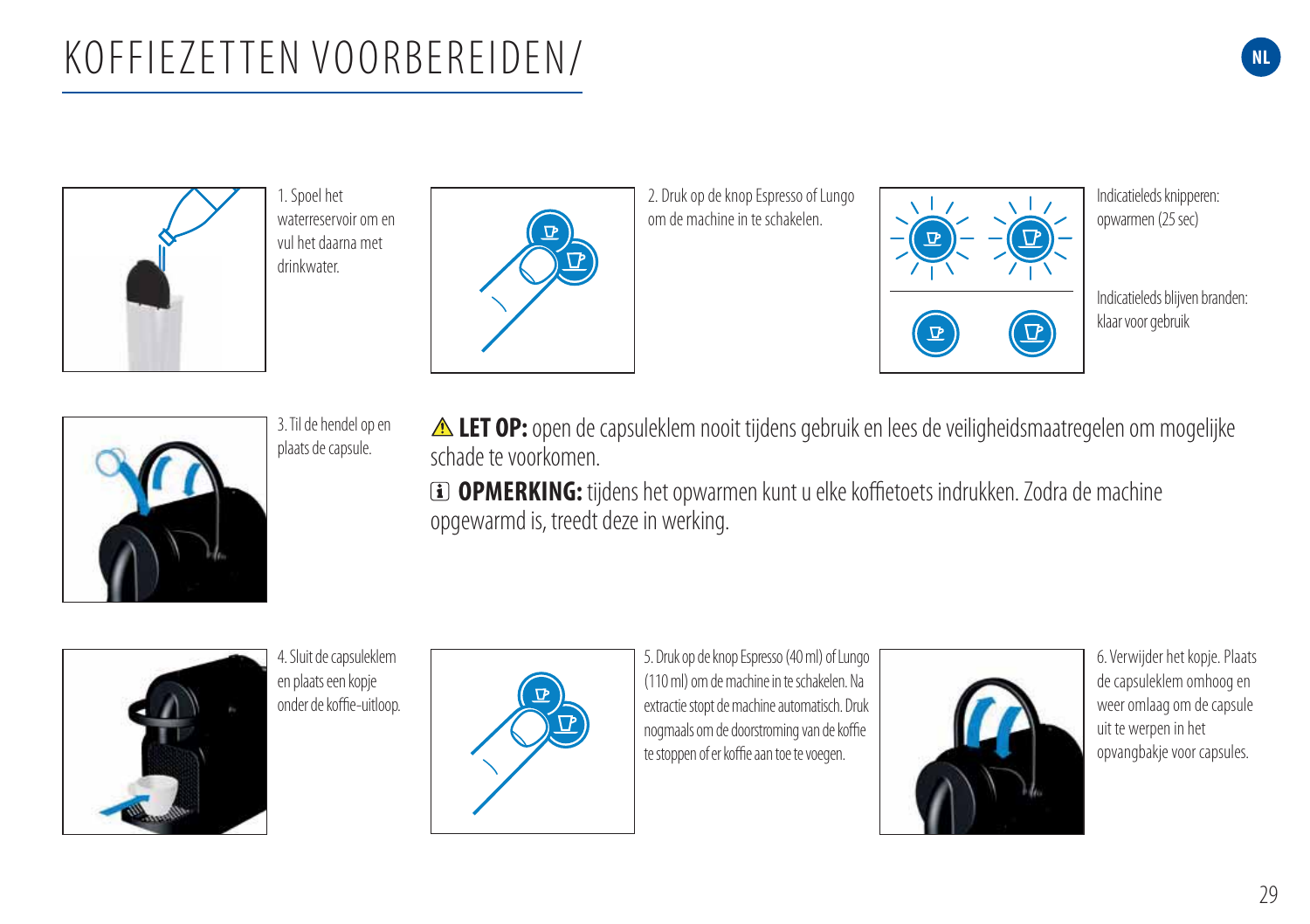# **NL WATERVOLUME PROGRAMMEREN/**



1. Schakel de machine in en wacht tot deze klaar is voor gebruik (indicatielampje blijft branden).



2. Vul het waterreservoir met drinkwater en leg de capsule in de houder.



3. Plaats een kopje onder de koffieuitloop.



4. Houd de knop Espresso of Lungo ingedrukt.

5. Laat de knop los zodra het gewenste volume is bereikt.



6. Het watervolumeniveau is nu opgeslagen.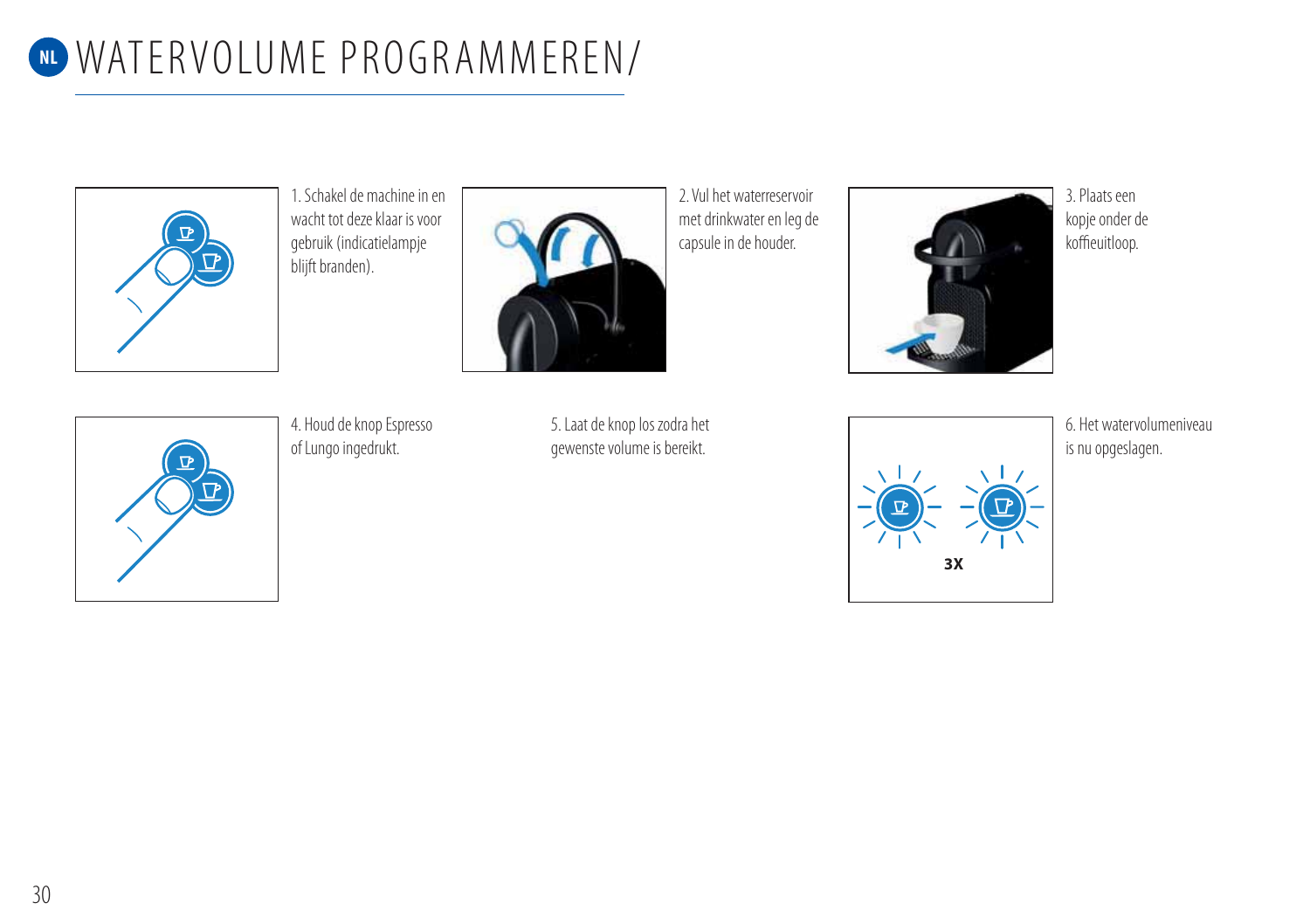# HET SYSTEEM LEEGMAKEN VOOR EEN PERIODE VAN NIET-GEBRUIK EN TER BESCHERMING TEGEN VORST OF VOOR EEN REPARATIE/



1. U schakelt de leegmodus in door de knoppen Espresso en Lungo tegelijk in te drukken, zodat de machine wordt uitgeschakeld.



2. Verwijder het waterreservoir en klap de capsuleklem omhoog.



3. Druk de knoppen Espresso en Lungo drie seconden lang in.

**NL**



Beide indicatielampjes branden beurtelings.



4. Sluit de capsuleklem. 5. De machine wordt

nu automatisch uitgeschakeld.

6. Maak het opvangbakje voor capsules en het lekbakje leeg en schoon.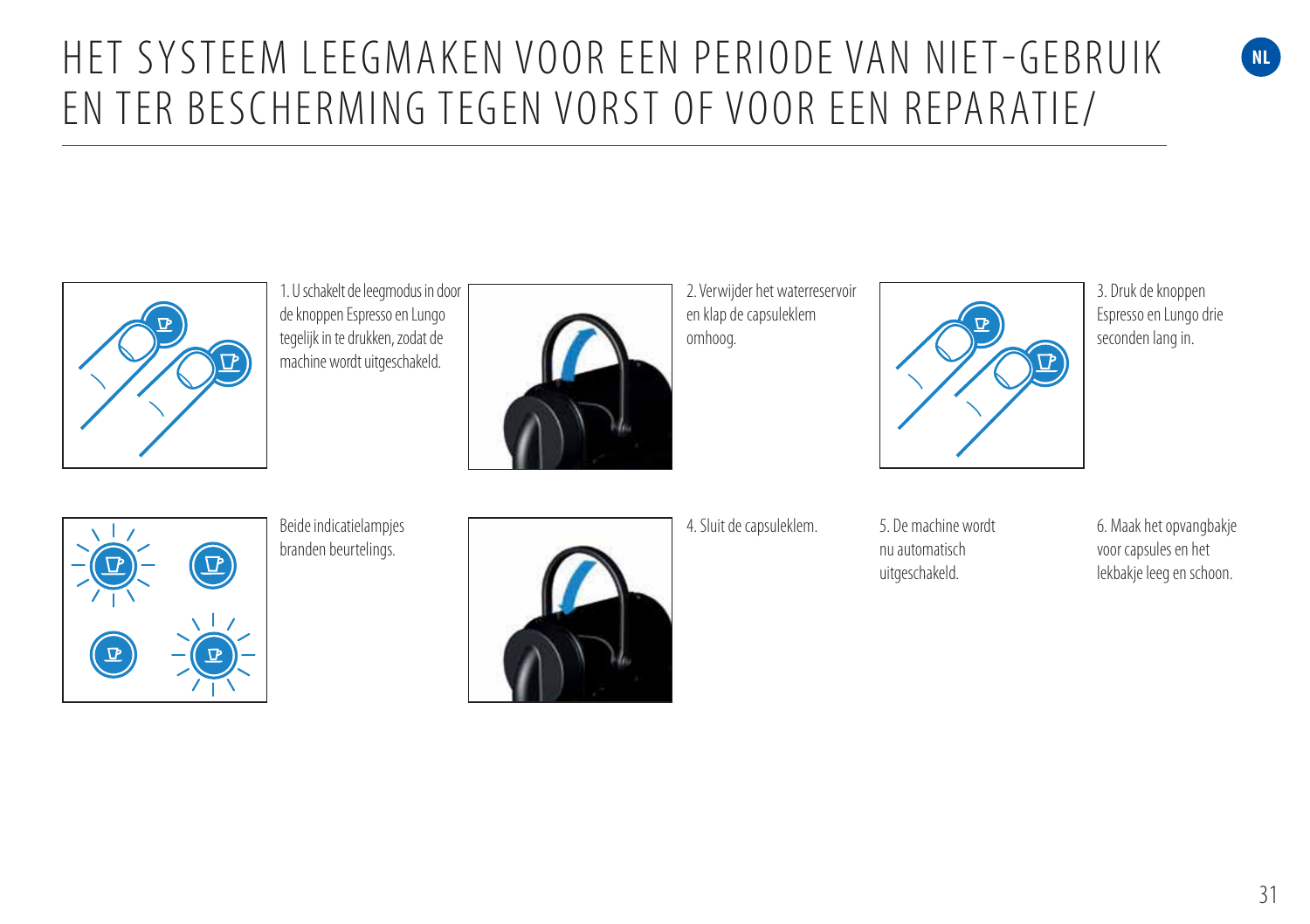

1. Houd de knop Lungo vijf seconden lang ingedrukt terwijl de machine uit staat.



2. De indicatielampjes knipperen drie keer snel om te bevestigen dat de fabrieksinstellingen op de machine zijn hersteld.



3. De indicatielampjes knipperen vervolgens normaal, net als bij het opwarmen, totdat de machine klaar is voor gebruik.

### **Fabrieksinstellingen:**

Espresso-kopje: 40 ml Lungo-kopje: 110 ml Uitschakelmodus: 9 min

Indicatieleds blijven branden: klaar voor gebruik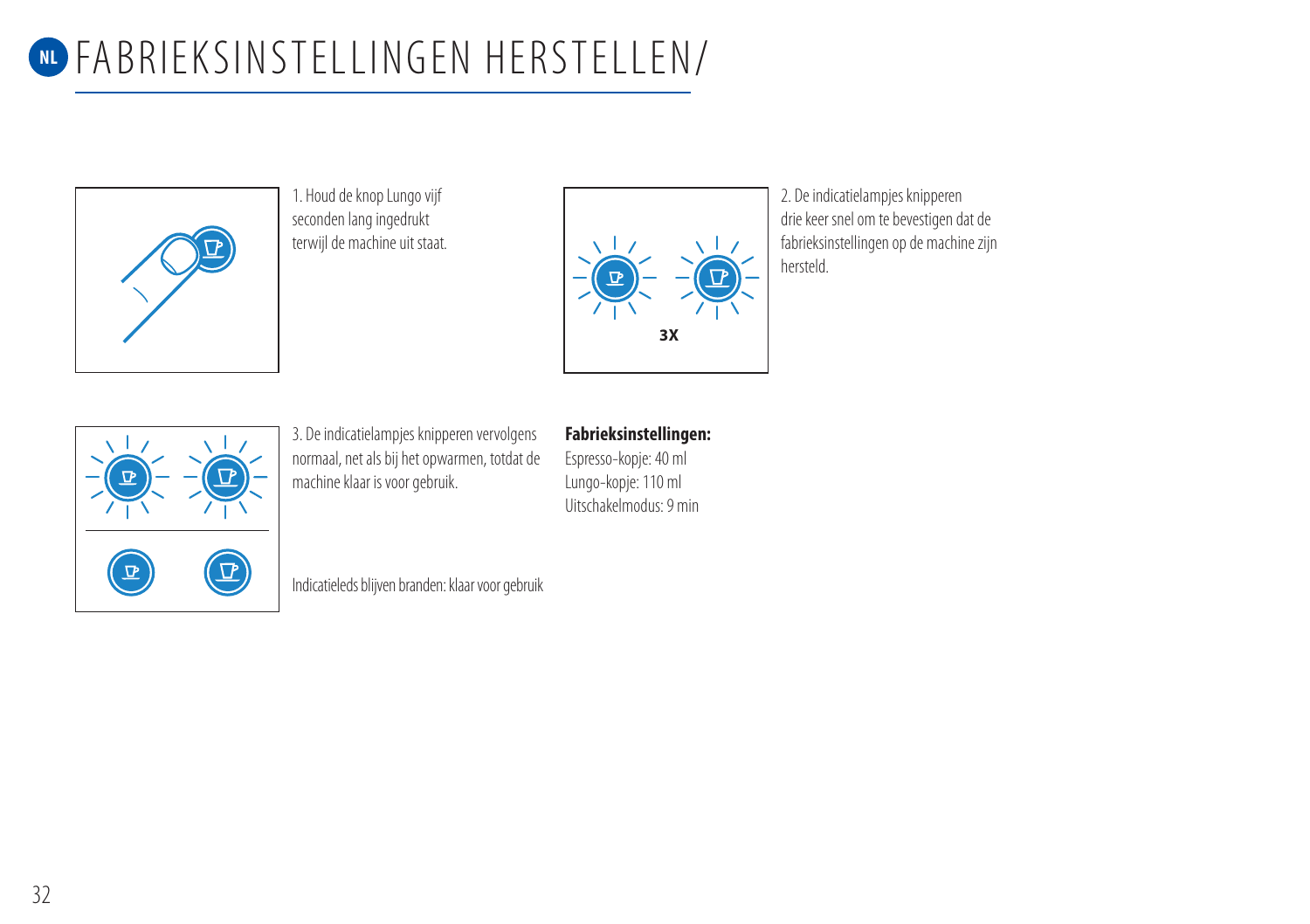# ONTKALKING/

### **OPMERKING: deze handeling duurt ongeveer vijftien minuten.**



1. Verwijder de capsule en sluit de capsuleklem.



2. Maak het lekbakje en het opvangbakje voor capsules leeg.



3. Vul het waterreservoir met 0.5 L drinkwater en voeg een zakje Nespresso ontkalkingsmiddel toe.

**NL**



4. Plaats een opvangbak (min. 1 L) onder de koffieuitloop.



5. U start de ontkalkingsmodus door de knoppen Espresso en Lungo 3 seconden lang tegelijk in te drukken terwijl de machine is ingeschakeld.



Beide indicatielampjes knipperen.



6. Druk op de Lungo-knop en wacht totdat het waterreservoir leeg is.



7. Vul het waterreservoir nogmaals met de gebruikte ontkalkingsoplossing die u hebt opgevangen en herhaal de stappen 4 en 6.



8. Maak het waterreservoir leeg en spoel na. Vul met drinkwater.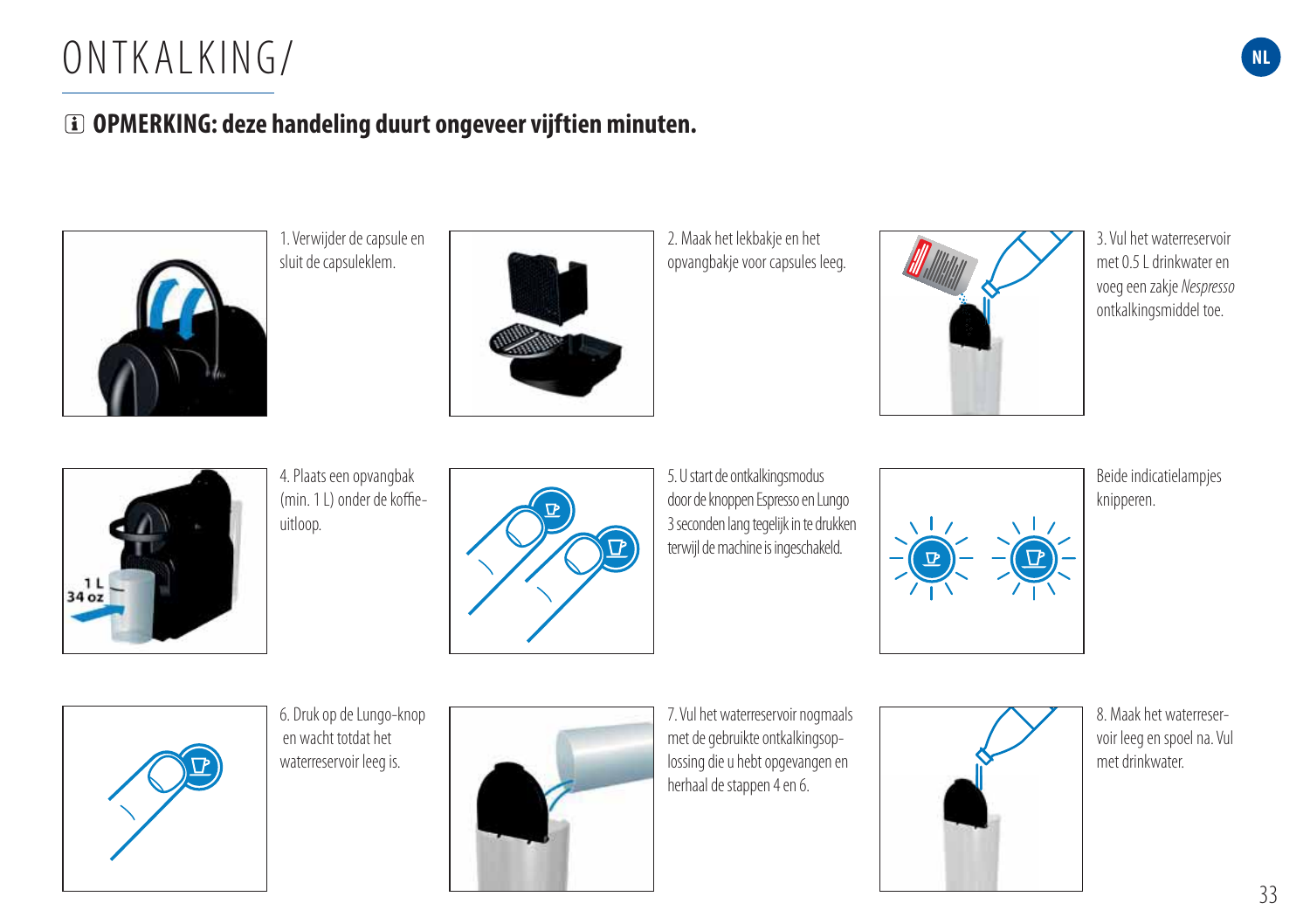

9. Herhaal als u klaar bent de stappen 4 en 6 om de machine na te spoelen. Herhaal twee maal.



10. Druk drie seconden lang de knoppen Espresso en Lungo tegelijk in om de ontkalkingsmodus af te sluiten.



Indicatieleds knipperen: opwarmen (25 sec)

11 De machine is nu klaar voor gebruik.

Indicatieleds blijven branden: klaar voor gebruik

**ALET OP:** de ontkalkingsoplossing kan gevaarlijk zijn voor uw gezondheid. Vermijd contact met de ogen, de huid en materialen/oppervlakken. We adviseren de Nespresso ontkalkingssets die verkrijgbaar zijn via de Nespresso Club te gebruiken, aangezien deze specifiek gemaakt zijn voor uw machine. Gebruik geen andere producten (zoals azijn) die de smaak van uw koffie negatief beïnvloeden. In de onderstaande tabel staat aangegeven hoe vaak u uw machine moet ontkalken voor optimale prestaties, de intervallen zijn gebaseerd op de hardheid van het drinkwater. Voor eventuele aanvullende informatie over het ontkalken van uw machine kunt u contact opnemen met de Nespresso Club.

|                   | Hardheid van het water:<br>Ontkalken na: |                     | fH                           | Franse hardheidsgraad |                       |
|-------------------|------------------------------------------|---------------------|------------------------------|-----------------------|-----------------------|
| Σκληρότητα νερού: |                                          |                     | Αφαίρεση αλάτων μετά από:    |                       | Γαλλική ποιότητα      |
| fH                | dН                                       | CaCO <sub>3</sub>   | Cups Φλιτζάνια (40 ml / χιλ) | dH                    | Duitse hardheidsgraad |
| 36                | $\overline{20}$                          | 360 mg/l            | 1000                         |                       | Γερμανική ποιότητα    |
| 18                | 10                                       | 180 mg/l            | 2000                         | CaCO <sub>3</sub>     | calciumcarbonaat      |
| $\theta$          | 0                                        | $0 \,\mathrm{mq/l}$ | 4000                         |                       | Ανθρακικό ασβέστιο    |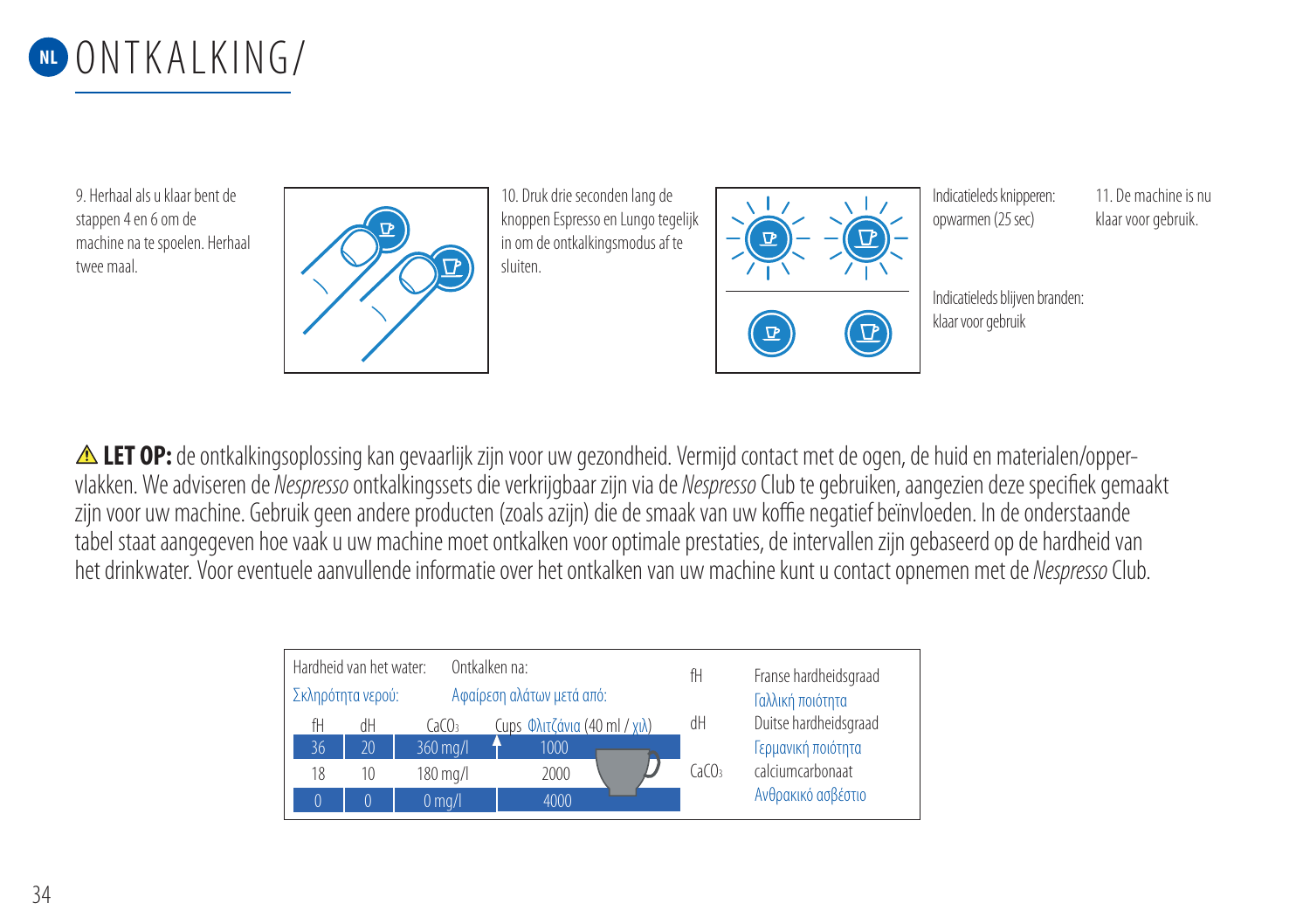# REINIGEN/

### **WAARSCHUWING Risico van elektrische schokken en brand.**

Dompel de machine nooit geheel of gedeeltelijk in water. Trek de stekker van de machine uit het stopcontact voordat u deze gaat reinigen. Gebruik geen agressieve schoonmaakmiddelen of oplosmiddelen voor de reiniging van de machine . Gebruik geen scherpe voorwerpen, borstels of puntige schuurmiddelen. De machine mag niet in de vaatwasser worden gereinigd.



Reinig de koffie-uitloop regelmatig met een zachte, vochtige doek.



De onderhoudsgroep is in onderdelen van de machine te verwijderen, waardoor de reiniging erg makkelijk is.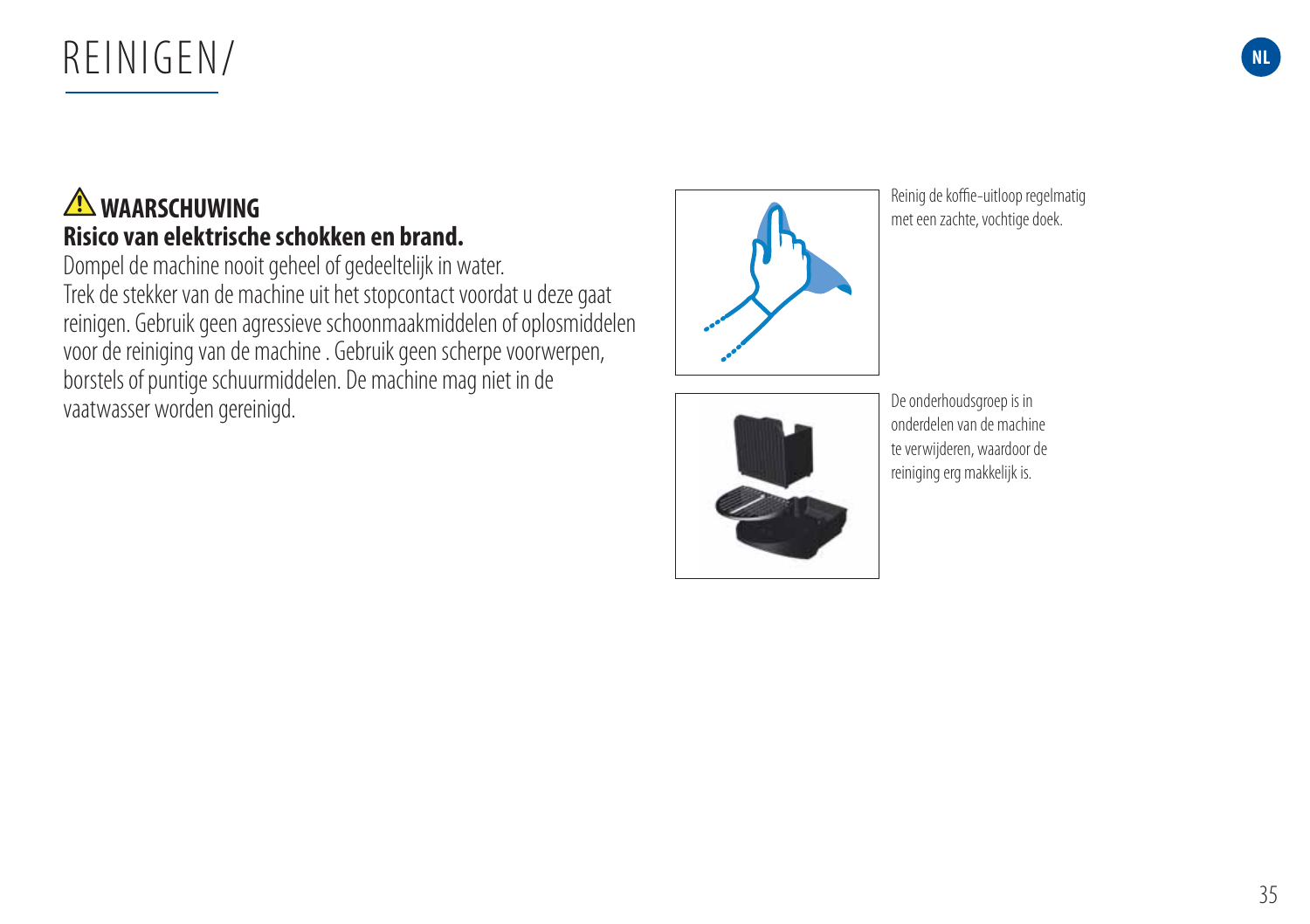

| Controlelampje brandt niet.                                              | → Controleer de hoofdkabel, de stekker, de netspanning en de zekering. Mocht u problemen ondervinden,<br>neem dan telefonisch contact op met de Nespresso Club.                                         |
|--------------------------------------------------------------------------|---------------------------------------------------------------------------------------------------------------------------------------------------------------------------------------------------------|
| Geen koffie, geen water.                                                 | → Eerste gebruik: spoel machine met warm water max. 55° C volgens instructies op pagina 28.<br>Het waterreservoir is leeg. Vul het waterreservoir.<br>> Ontkalk indien nodig, zie hoofdstuk Ontkalking. |
| De koffie loopt heel traag uit de machine.                               | $\rightarrow$ De doorloopsnelheid hangt af van de koffiesoort.<br>> Ontkalk indien nodig, zie hoofdstuk Ontkalking.                                                                                     |
| De koffie is niet warm genoeg.                                           | $\rightarrow$ Verwarm het kopje voor.<br>$\rightarrow$ Ontkalk indien nodig.                                                                                                                            |
| Het water lekt weg langs de capsules (water in de bak met capsules).     | > Plaats de bak op de juiste manier. In geval van lekkage, neem telefonisch contact op met de Nespresso Club.                                                                                           |
| Het controlelampje knippert onregelmatig.                                | A Laat de machine repareren of neem telefonisch contact op met de Nespresso Club.                                                                                                                       |
| Geen koffie, er komt alleen water uit<br>(ondanks de ingezette capsule). | Neem telefonisch contact op met de Nespresso Club bij problemen.                                                                                                                                        |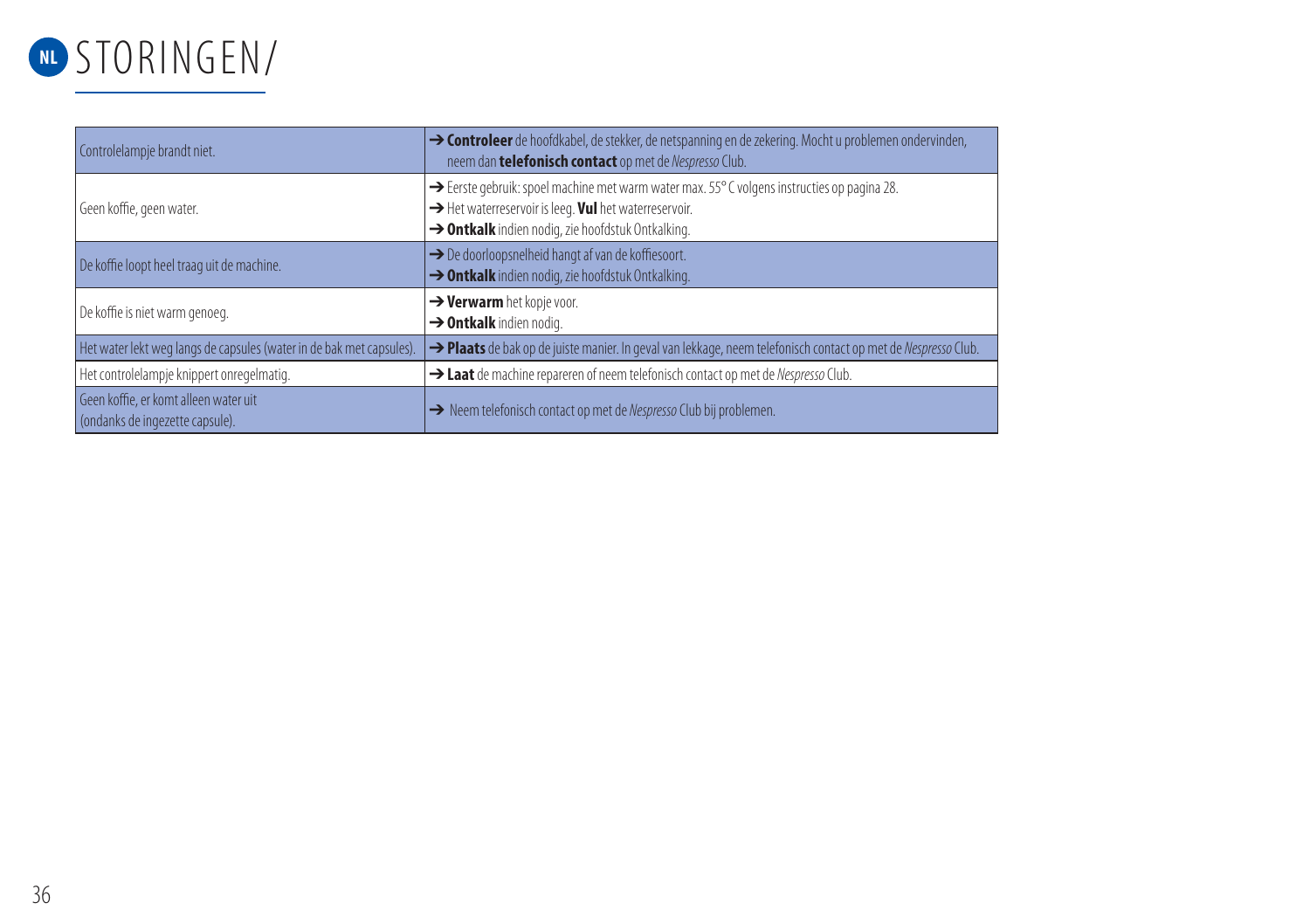# CONTACT OPNEMEN MET DE NESPRESSO CLUB/

Neem voor aanvullende informatie, bij problemen of voor advies contact op met de Nespresso Club.

De contactgegevens van uw dichtstbijzijnde Nespresso Club zijn opgenomen in de map «Welkom in de Wereld van Nespresso» die u aantreft in de machineverpakking of zijn te vinden op de website www.Nespresso.com

# AFVOEREN EN MILIEUBESCHERMING/

Dit apparaat voldoet aan de voorschriften van de EU Richtlijn 2002/96/EC. Bij de productie van verpakking en machine wordt gebruik gemaakt van recyclebare materialen. Uw machine is samengesteld uit waardevolle materialen, die aan het einde van de levensduur geschikt zijn voor hergebruik of recycling. Door selectieve scheiding van restafval draagt u bij aan een beter hergebruik van waardevolle grondstoffen. Lever uw oude machine in bij een inzamelpunt voor huishoudelijke apparaten of bij uw milieupark. Uw gemeente informeert u graag over de verschillende mogelijkheden van afvalinzameling.

**NL**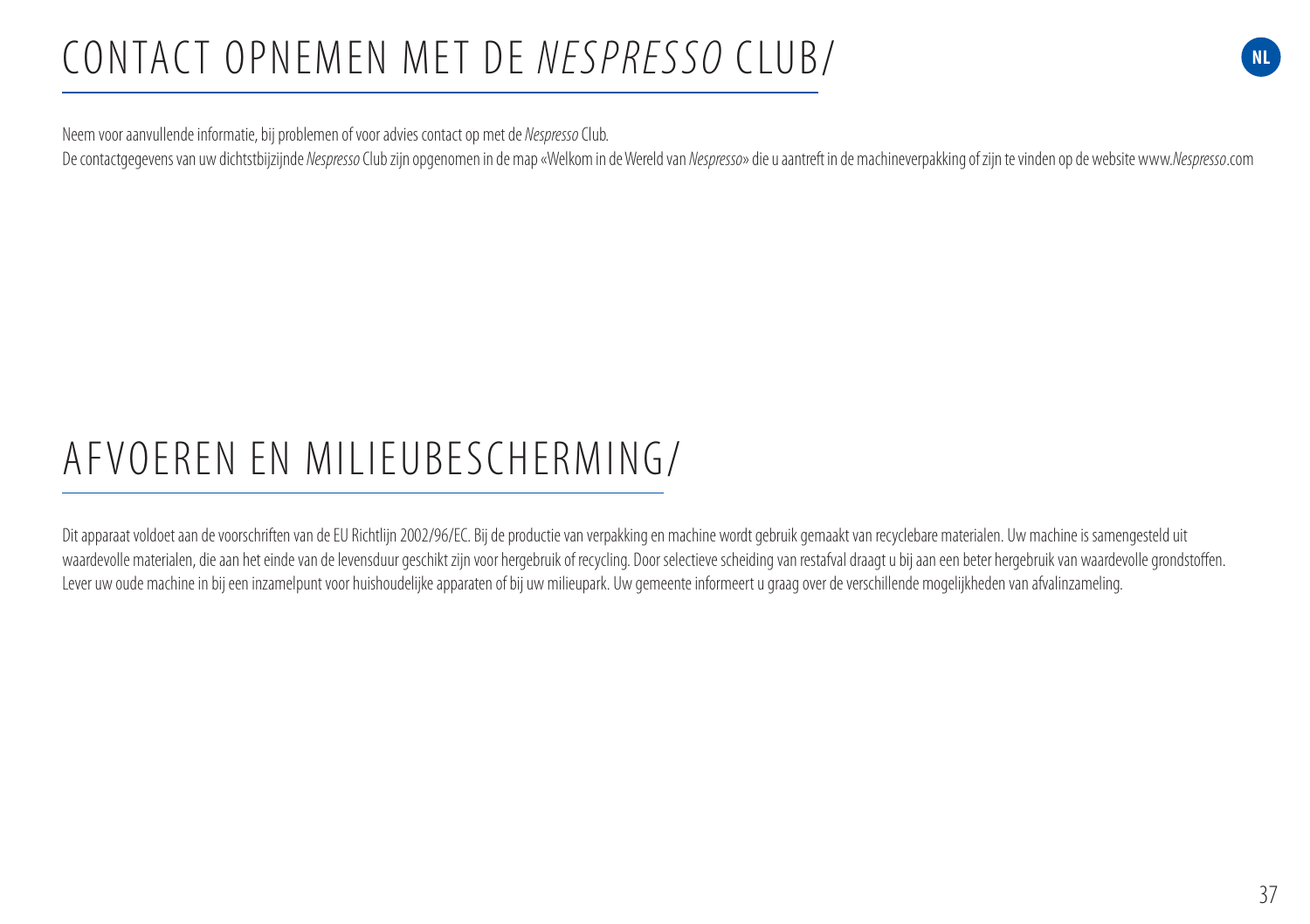# **NL ECOLABORATION: ECOLABORATION.COM**



Wij verplichten ons ertoe koffie in te kopen van de hoogste kwaliteit, die geproduceerd wordt met respect voor het milieu en de leefgemeenschap van de boer. Sinds 2003 werken we samen met de Rainforest Alliance aan de ontwikkeling van ons Nespresso AAA Sustainable Quality<sup>TM</sup> Program.



O

We kozen aluminium als grondstof voor het verpakkingsmateriaal van onze capsules, omdat het de koffie en de aroma's van de Nespresso Grands Crus beschermt en behoudt. Aluminium is daarnaast oneindig recyclebaar, zonder dat het zijn bijzondere eigenschappen verliest.

Nespresso zet zich in voor de ontwikkeling en de productie van innovatieve kwaliteitsmachines die gebruiksvriendelijk zijn. Momenteel werken we aan de integratie van milieuvriendelijke voorzieningen in het design van onze nieuwe machines en die van de toekomst.

# GARANTIE

NL. Vanaf de aankoopdatum verleent Magimix 2 jaar volledige garantie op voorkomende materiaal- en constructiefouten van het apparaat. Om van de garantie gebruik te kunnen maken dient u de aankoopbon voor te leggen. Deze garantie geldt niet voor schade als gevolg van: vallen of stoten, verkeerde behandeling die niet overeenkomstig met de gebruiksaanwijzingen is, onvoldoende zorg of reiniging, externe gebeurtenissen (brand, overstroming, enz.). De importeur kan, uitsluitend naar haar eigen keuze, het defecte apparaat of onderdelen vervangen of repareren. Toepassing van deze garantie kan in geen geval aanspraak geven op schadevergoeding. De toepassing van de garantie brengt geen verlenging van de garantieperiode met zich mee. Deze garantie is enkel van toepassing in het land van aankoop of in landen waar Magimix hetzelfde model met identiek dezelfde specificaties verkoopt of in landen waar diensten worden aangeboden voor dit model. Het transport van het apparaat naar een Klantenservice of een winkel is voor rekening van de eigenaar. Voor alle service inzake Magimix Nespresso verzoeken wij u 24/7 contact op te nemen met de Nespresso Club Service via het gratis 0800- nummer 0800 022 23 20 of per gratis fax 0800 329 63 77.

### **B.** Vanaf de aankoopdatum heeft u 2 jaar garantie op de onderdelen en op het arbeidsloon van het apparaat.

Van deze garantie is uitgesloten, schade tengevolge van: vallen of stoten, verkeerde behandeling, niet overeenkomstig de gebruiksaanwijzing, reparatie uitgevoerd door onbevoegde personen, onvoldoende onderhoud of reiniging, externe gebeurtenissen (brand, overstroming enz.), beroepsmatig gebruik. Om van de garantie gebruik te kunnen maken dient u de aankoopbon voor te leggen. De importeur kan, uitsluitend naar haar eigen keuze, het defecte apparaat of onderdelen vervangen of repareren. Toepassing van deze garantie kan in geen geval aanspraak geven op schadevergoeding. De toepassing van de garantie brengt geen verlenging van de garantieperiode met zich mee. Deze garantie is enkel van toepassing in het land van aankoop of in landen waar Magimix hetzelfde model met identiek dezelfde specificaties verkoopt of in landen waar diensten worden aangeboden voor dit model.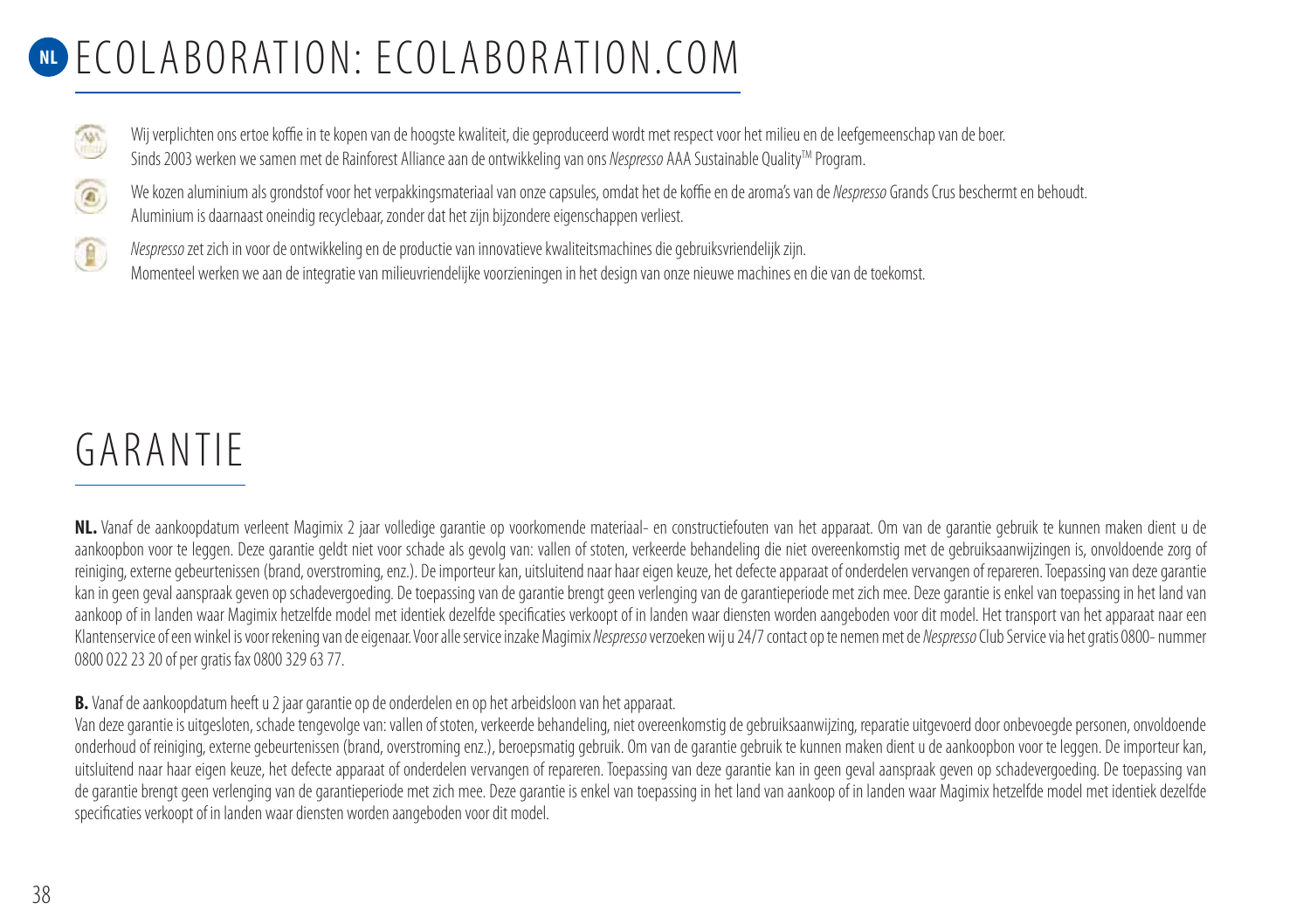

BE 0800 162 64 FR 0800555253 NL 0800 022 2320 UK IE 0800 442 442 1800 81 26 60 (ROI) **NL**